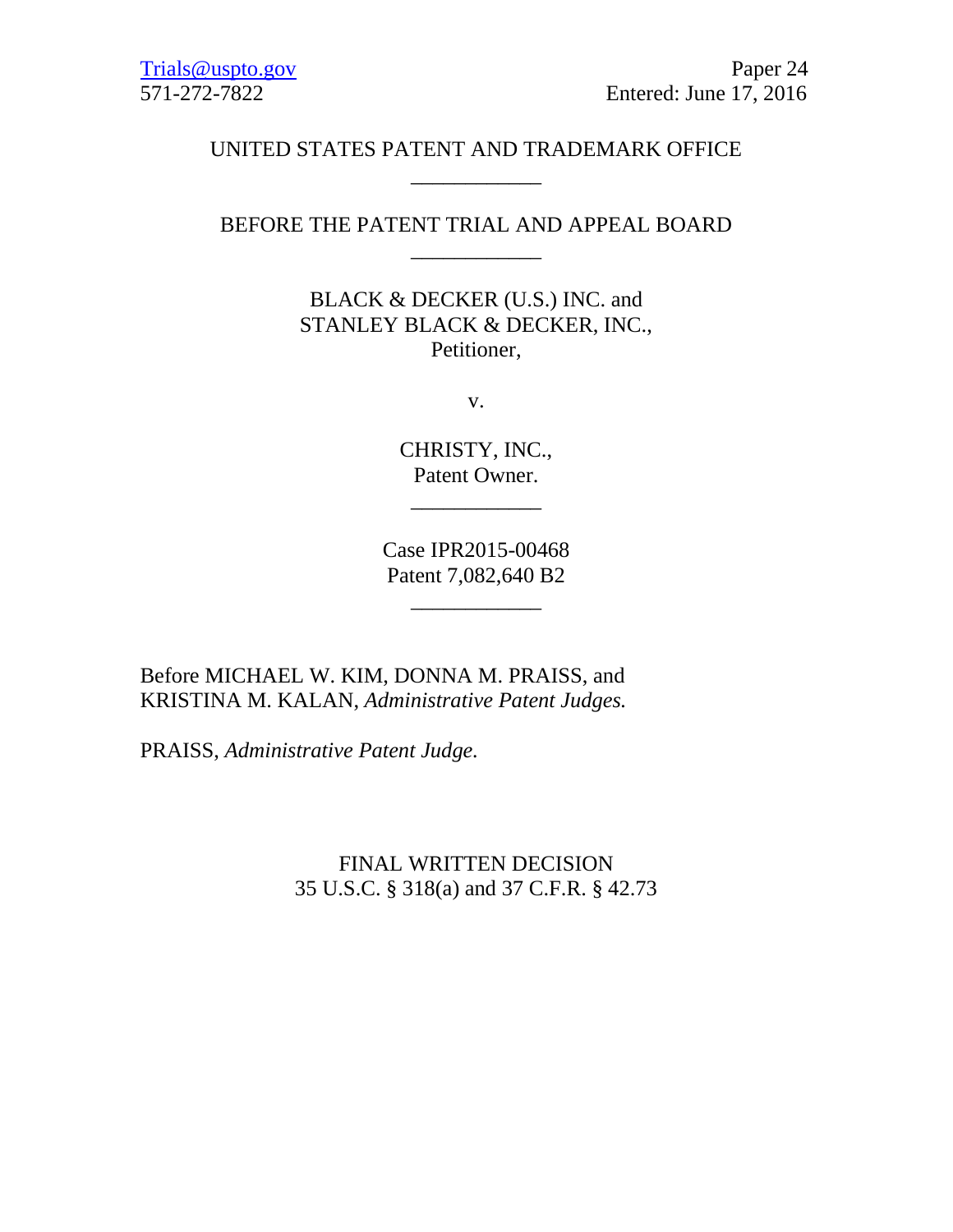l

# I. BACKGROUND

Black & Decker (U.S.) Inc. and Stanley Black & Decker, Inc. (collectively, "Petitioner") filed a Petition to institute an *inter partes* review of claims 1–18 (the "challenged claims") of U.S. Patent No. 7,082,640 B2 (Ex. 1001, "the '640 patent") pursuant to 35 U.S.C. §§ 311–319. Paper 1 ("Pet."). A Preliminary Response was filed by Christy, Inc. ("Patent Owner"). Paper 12 ("Prelim. Resp."). The Board granted the Petition as to certain grounds and instituted trial. Paper 13 ("Dec. on Inst."). Although Petitioner proposed fourteen grounds of unpatentability, the panel instituted trial only on the following five grounds: $<sup>1</sup>$ </sup>

- (1) Claims 1 and 10 as anticipated by Hayden;
- (2) Claims 1, 4–6, 10, and 13–15 as obvious over Hayden and Wellan;
- (3) Claims 7–9 and 16–18 as obvious over Hayden, DE219, and Howeth;
- (4) Claims 9 and 18 as obvious over Hayden, DE219, Howeth, and Wellan; and
- (5) Claims 2, 3, 11, and 12 as obvious over Hayden and von Stackelberg.

<sup>&</sup>lt;sup>1</sup> US Patent No. 5,108,473, Apr. 28, 1992 (Ex. 1003) ("Hayden"); US Patent No. 3,680,285, Aug. 1, 1972 (Ex. 1004) ("Wellan"); DE 101 01 219 A1, July 25, 2002 (Ex. 1006; Ex. 1008 (translation)) ("DE219") (citations herein are to the translation, Ex. 1008); US Patent No. 4,465,497, Aug. 14, 1984 (Ex. 1007) ("Howeth"); and US Patent No. 6,767,380 B2, July 27, 2004 (Ex. 1010) ("von Stackelberg").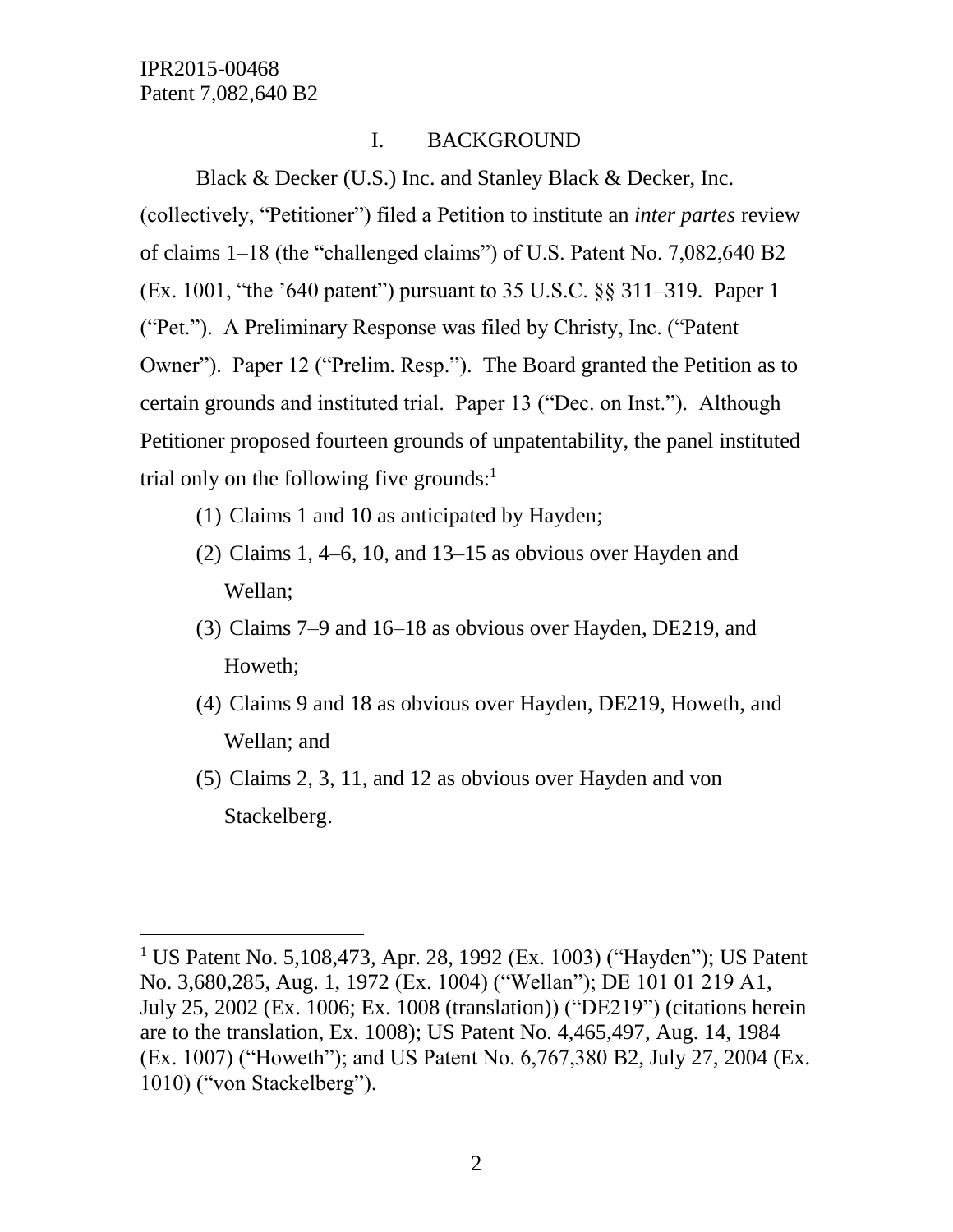*Id.* at 22.<sup>2</sup>

 $\overline{a}$ 

During trial, Patent Owner filed a Patent Owner Response. 3 Paper 16 ("PO Resp."). Petitioner filed a Reply to Patent Owner's Response relying on the Declaration of Jeffrey P. Grant (Ex. 1013) and the Second Declaration of Jeffrey P. Grant (Ex. 1015). Paper 17 ("Pet. Reply"). An oral hearing was held on March 22, 2016, and a transcript of the hearing is included in the record. Paper 23 ("Tr.").

We have jurisdiction under 35 U.S.C. § 6(c). This final written decision is issued pursuant to 35 U.S.C. § 318(a) and 37 C.F.R. § 42.73. For the reasons that follow, we determine that Petitioner has met its burden to prove by a preponderance of the evidence that claims 1–18 of the '640 patent are unpatentable.

*A. Related Proceedings*

The '640 patent is the subject of *CDC Larue Indus., Inc. v. Black & Decker Corp.*, Civil Action No. 4:14-cv-00286 (N.D. Okla.). Pet. 1; Paper

<sup>&</sup>lt;sup>2</sup> The Decision on Institution contains a typographical error on page 21. We instituted trial only on claims 9 and 18 over Hayden, DE219, Howeth, and Wellan, and we did not institute trial on all of claims 7–9 and 16–18 over Hayden, DE219, Howeth, and Wellan. *Compare* Dec. on Inst. 6–7, *with id*. at 22.

<sup>&</sup>lt;sup>3</sup> Patent Owner includes the Declaration of David L. McCutchen (Ex. 2001) in a list of exhibits on page iii of Patent Owner's Response without citing or relying on it in Patent Owner's Response. *See generally* PO Resp. Incorporation of arguments from one document into another document by reference is not permitted; arguments not raised in the response itself are deemed waived. 37 C.F.R. § 42.6(a)(3); Paper 14 (Scheduling Order), 3. Therefore, we give no weight to the Declaration of David L. McCutchen for purposes of this Decision.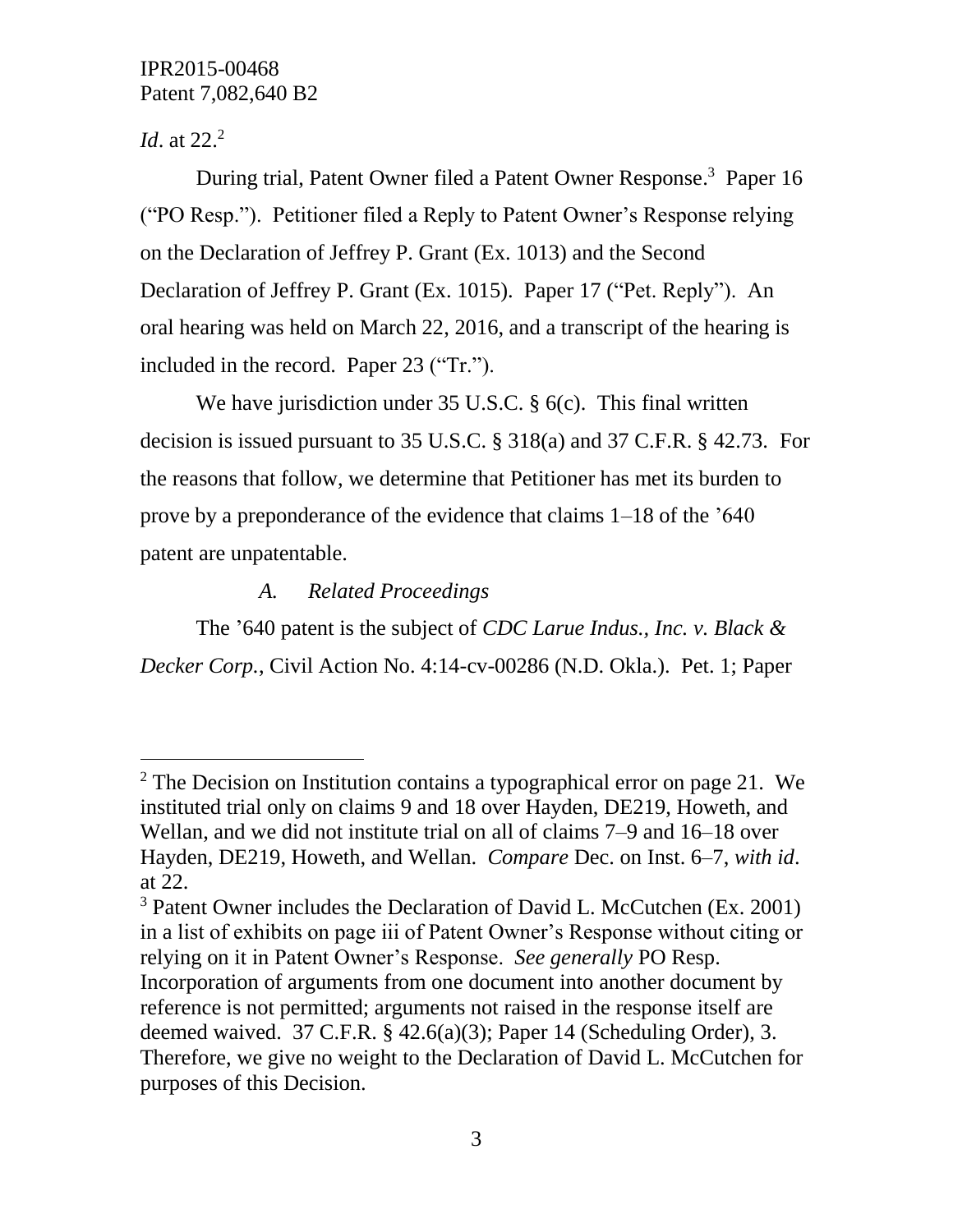$\overline{a}$ 

10, 2. It is also the subject of concurrently-filed *inter partes* review proceeding IPR2015-00472.

## *B. The '640 Patent (Ex. 1001)*

The '640 patent, titled "Ambient Air Backflushed Filter Vacuum," is directed to a filtered vacuum system in which dust is cleaned from the filters with backflushed ambient air. Ex. 1001, 1:6–8. The device comprises a canister<sup>4</sup> having at least two filters, an inlet port, and at least two outlet ports that are in pneumatic communication with each of the filters. *Id*. at Abstr. At least two valves are disposed outside of the canister, each in pneumatic communication between a vacuum source and an outlet port so as to permit air to be drawn through the filters. *Id*. The valves are operated by a controller which switches "the filters from the vacuum source to ambient air so as to permit ambient air to be sequentially intermittently drawn through corresponding valves and filters." *Id*. Figure 1 below is a block diagram of the ambient air backflushed filter vacuum system. *Id*. at 3:1–2.

<sup>4</sup> The '640 patent uses the spelling "cannister." *See* Ex. 1001, *passim*. We use the common spelling "canister" for purposes of this decision.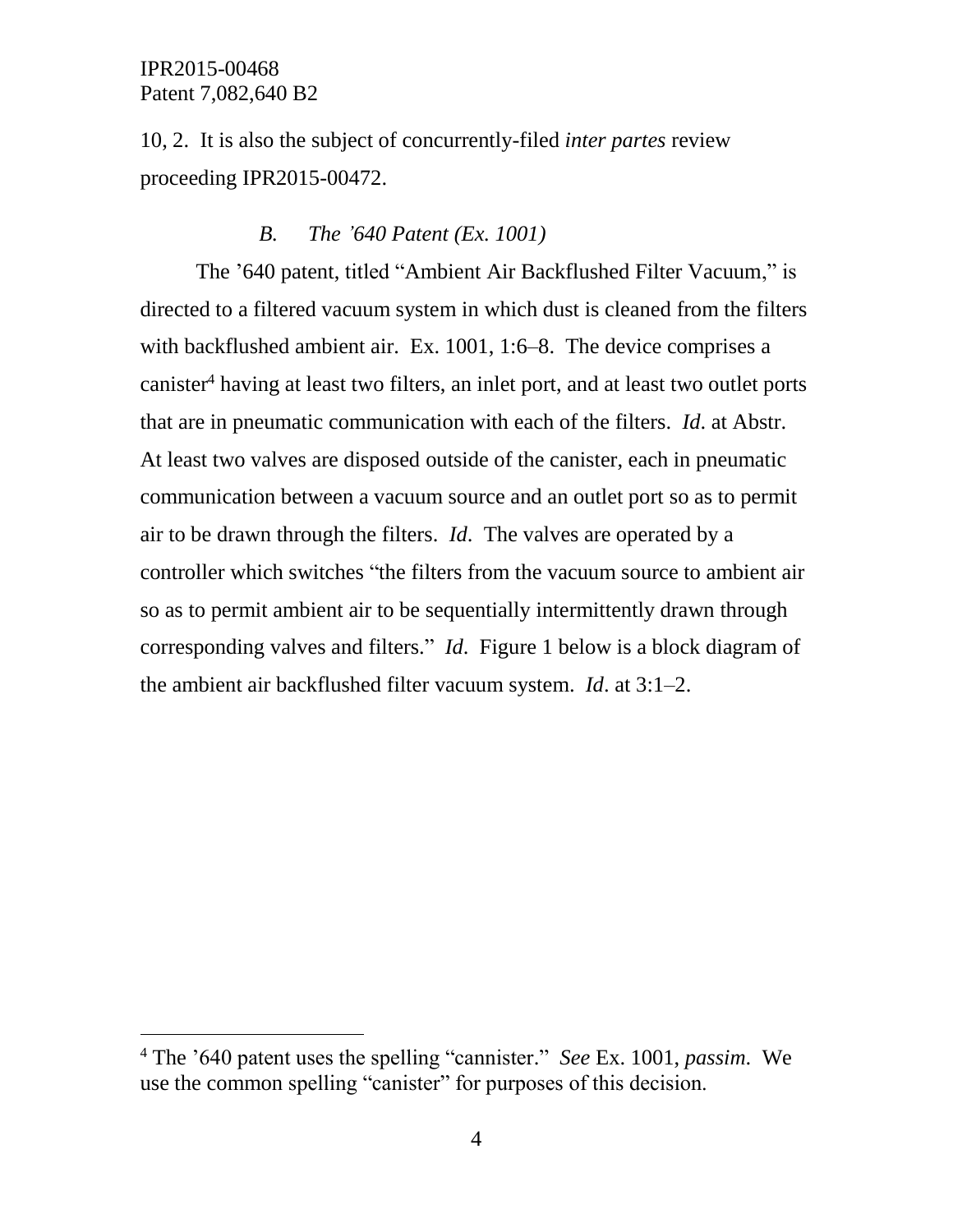

Figure 1 shows multiple filters 21, 22, 23 in canister 10 having inlet port 14 through which ambient air 16 flows, and outlet ports 11, 12, 13 through which the filters are in pneumatic communication with vacuum source 15. *Id.* at 3:29–31, 46–48. Controller 17 causes valves 31, 32, 33 disposed outside of canister 10 to switch between an open position "a" to vacuum source 15 and a closed position "b" that draws in ambient air 16 to filters 21, 22, 23. *Id*. at 3:28–48.

Figure 2 below is a side elevation of the ambient air backflushed filter vacuum. *Id*. at 3:3–4.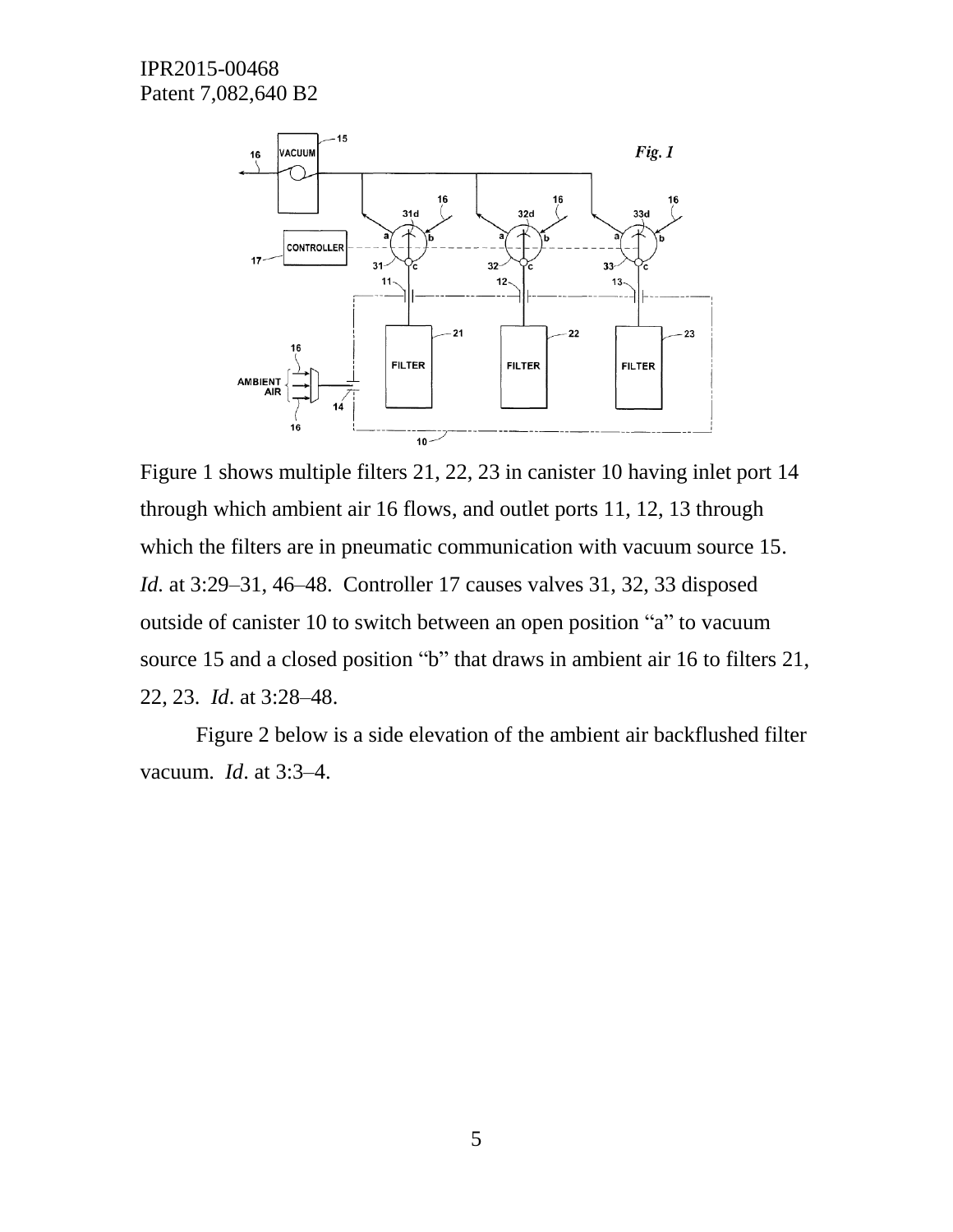

Figure 2 shows cylindrical canister 10 topped with plate 19. Filters 21, 22, 23 are mounted to the bottom of plate 19 and pneumatically communicate through outlet ports in plate 19 to vacuum source 15 (not shown) mounted above plate 19. Vacuum source 15 is protected by cover 25 seated on plate 19 and secured with latches 29. *Id*. at 4:13–34. Opening 26 in cover 25 exhausts air discharged from vacuum source 15. *Id*. at 4:26–27. Inlet port 14 is shown with duct 41 extending below filters 21, 22, 23. Baffle 42 is positioned below the outlet end of duct 41 to redirect air flow such that (1) there is little turbulence below baffle 42 and (2) particles that settle to bottom 24 of canister 10 are less likely to be recycled through filters 21, 22, 23. *Id*. at 4:35–54.

#### *C. Illustrative Claim*

Claims 1 and 10 of the '640 patent are the only independent claims at issue. Claim 1, reproduced below, is illustrative of the claimed subject matter: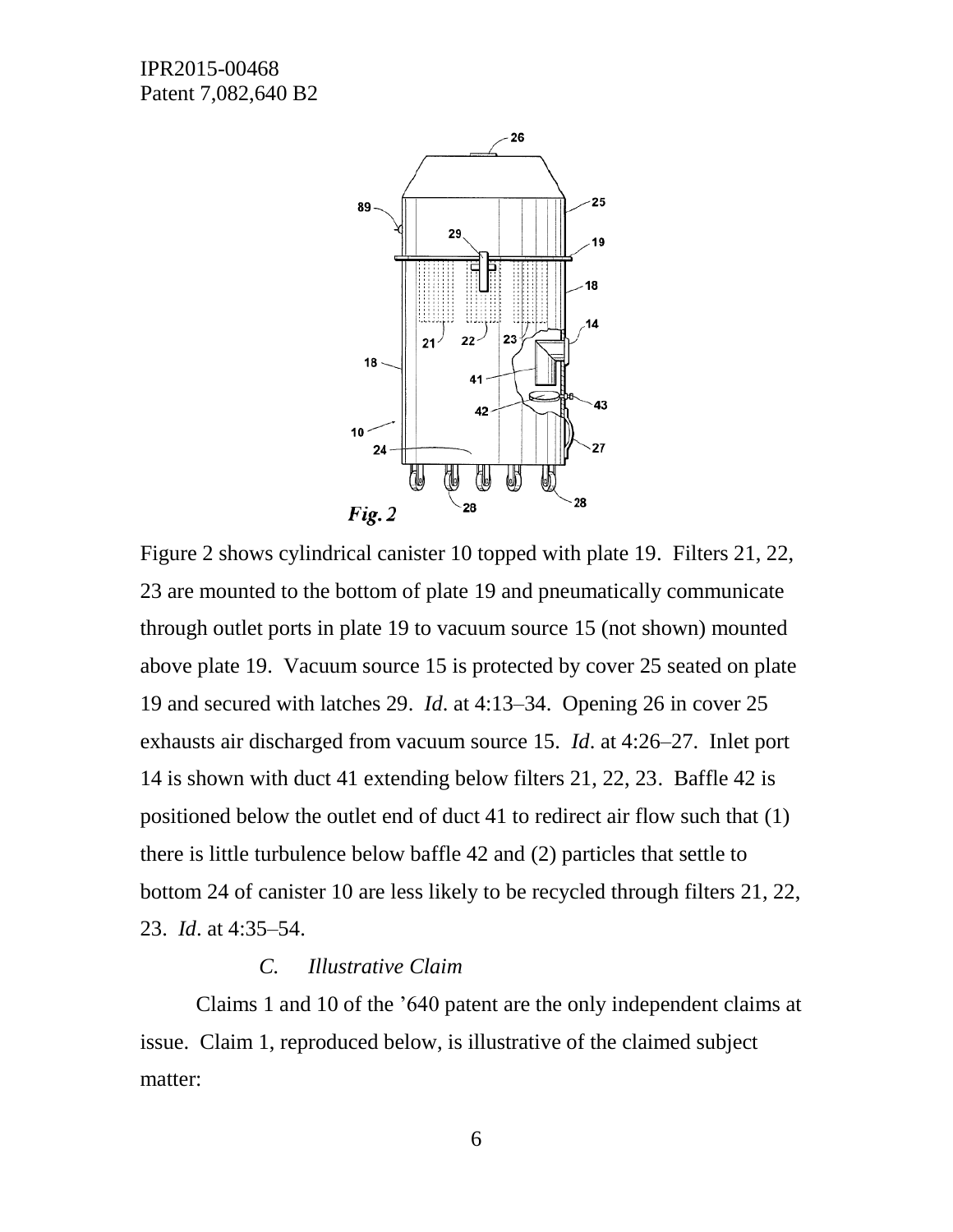1. A vacuum cleaning machine comprising

a cannister having an inlet port and at least two outlet ports,

at least two filters disposed inside of said cannister, one in pneumatic communication through a corresponding one of each of said outlet ports,

a vacuum source,

at least two valves disposed outside of said cannister, each said valve being in pneumatic communication between said vacuum source and a corresponding one of each of said outlet ports and permitting air to be drawn by said vacuum source from said inlet port simultaneously through corresponding ones of said filters and

means for sequentially operating said valves to switch said filters from connection to said vacuum source to connection to ambient air and permitting ambient air to be drawn through corresponding ones of said valves and said filters which are connected to ambient air by said vacuum via corresponding ones of said valves and filters which are connected to said vacuum.

Ex. 1001, 8:4–20 (paragraphing added).

#### II. ANALYSIS

# *A. Person of Ordinary Skill in the Art*

Petitioner asserts that the field of the invention is "vacuum cleaning machines" and "[t]he ordinary artisan in the field would typically have a bachelor's level degree in mechanical engineering (or gained such knowledge by equivalent experience), and experience developing vacuum machines that filter air." Pet. 26 (citing Ex. 1001, 1:6–9; Ex. 1013 ¶ 8). Patent Owner does not dispute Petitioner's definition of a person of ordinary skill in the art or provide an alternative definition in response.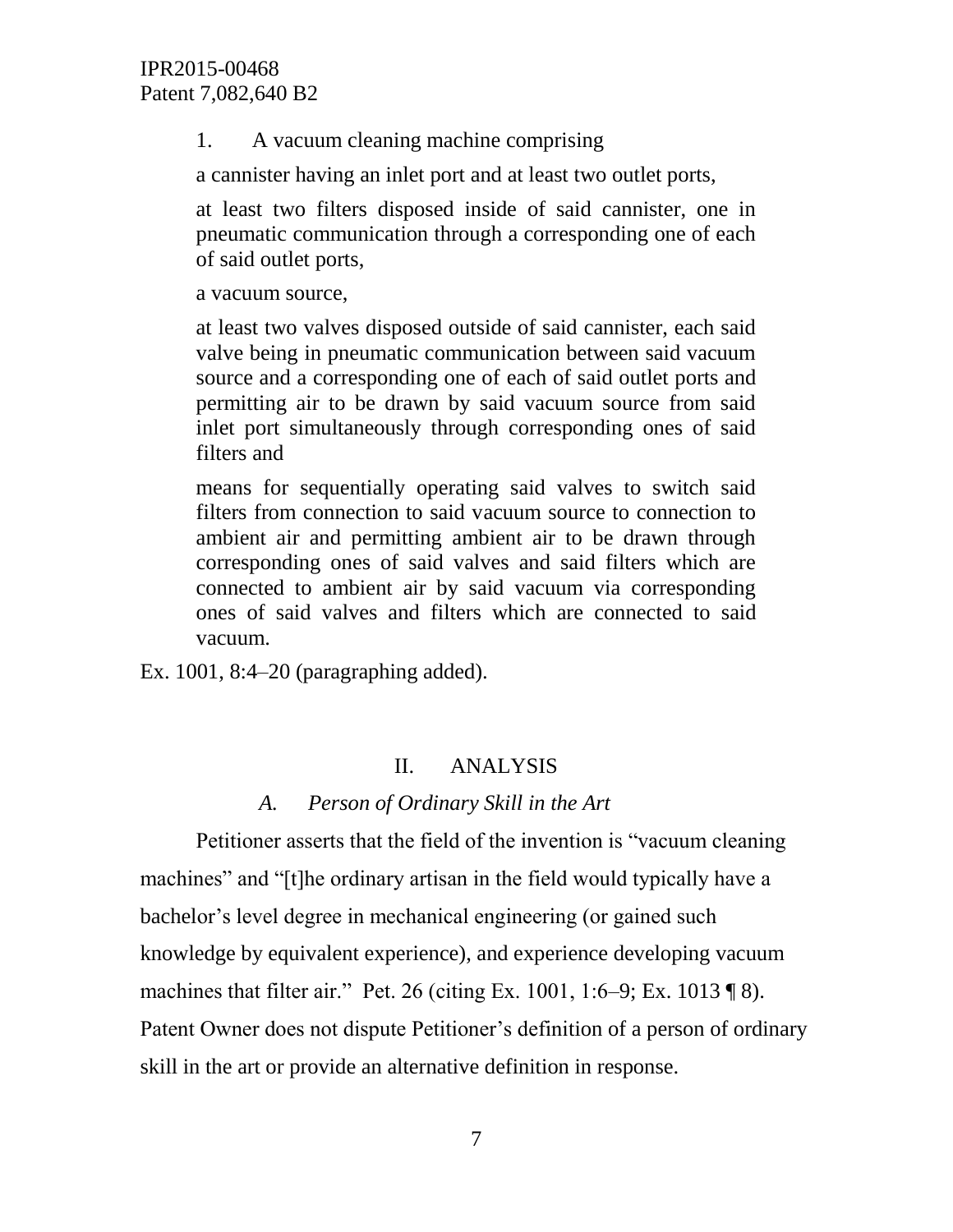For purposes of this Decision, we consider the cited prior art as representative of the level of ordinary skill in the art. *See Okajima v. Bourdeau*, 261 F.3d 1350, 1355 (Fed. Cir. 2001) (finding the absence of specific findings on "level of skill in the art does not give rise to reversible error 'where the prior art itself reflects an appropriate level and a need for testimony is not shown'" (quoting *Litton Indus. Prods., Inc. v. Solid State Sys. Corp.*, 755 F.2d 158, 163 (Fed. Cir. 1985))). To the extent that we need to consider the parties' positions on the issue, we adopt Petitioner's position.

#### *B. Claim Interpretation*

In an *inter partes* review, claim terms in an unexpired patent are interpreted according to their broadest reasonable construction in light of the specification of the patent in which they appear. 37 C.F.R. § 42.100(b); *see also In re Cuozzo Speed Techs., LLC*, No. 778 F.3d 1271, 1278 (Fed. Cir. 2015) ("We conclude that Congress implicitly adopted the broadest reasonable interpretation standard in enacting the AIA."), *cert. granted sub nom*. *Cuozzo Speed Techs., LLC v. Lee*, 136 S. Ct. 890 (mem.) (2016). Under that standard, claim terms are given their ordinary and customary meaning, as would be understood by one of ordinary skill in the art in the context of the entire disclosure. *In re Translogic Tech., Inc.*, 504 F.3d 1249, 1257 (Fed. Cir. 2007). Also, care is taken not to read a particular embodiment appearing in the written description into the claim if the claim language is broader than the embodiment. *See In re Van Geuns*, 988 F.2d 1181, 1184 (Fed. Cir. 1993) ("limitations are not to be read into the claims from the specification").

In the Decision on Institution, we interpreted various claim terms of the '640 patent as shown in the following two tables: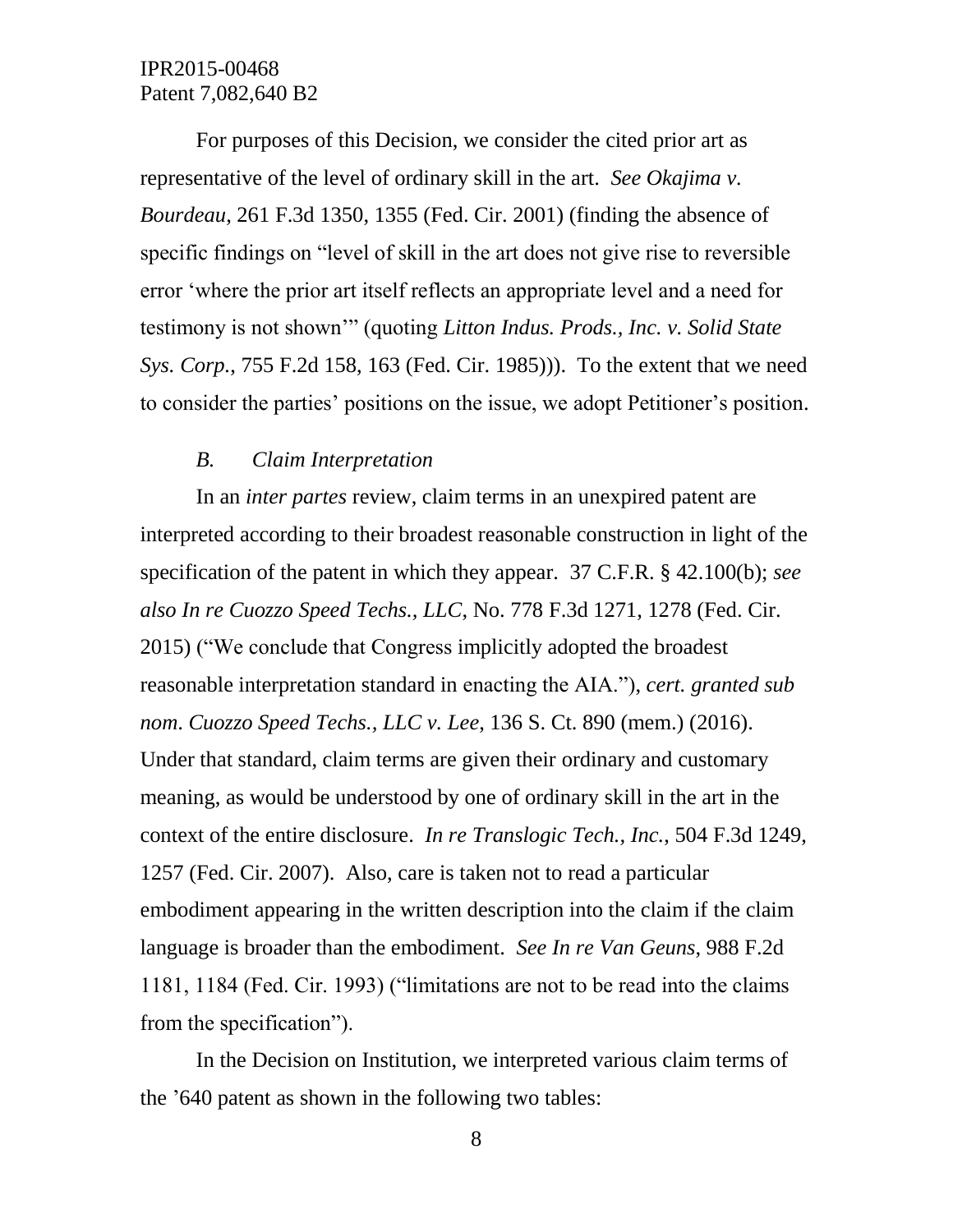| Term                      | Interpretation                 |  |
|---------------------------|--------------------------------|--|
| "ambient air"             | "air surrounding the canister" |  |
| "drawn"                   | "pulled in by negative"        |  |
|                           | pressure"                      |  |
| "a piston reciprocally"   | "a piston located between the  |  |
| disposed between said two | claimed ports of the valve     |  |
| ports"                    | housing, and that moves back   |  |
|                           | and forth between the claimed  |  |
|                           | ports"                         |  |

# **Table 1. Claim Terms**

Dec. on Inst. 7–9.

**Table 2. Means-Plus-Function Claim Terms**

| Term                    | Function                                | Structure       |
|-------------------------|-----------------------------------------|-----------------|
| Means for               | Switching the filters from connection   | Solenoid for    |
| sequentially            | to said vacuum source to connection     | each valve      |
| operating               | to ambient air                          |                 |
| Means for setting       | Actuating the solenoid after a length   | Cam motor or    |
| said intermittent       | of time to switch the valve to ambient  | backflush timer |
| time                    | air                                     | in controller   |
| Means for setting       | Actuating the solenoid after a length   | Cam motor or    |
| a cycle time            | of time to switch the valve to ambient  | delay timer in  |
|                         | air                                     | controller      |
| Means biasing           | Acts to bias the piston                 | Coil spring     |
| said piston             |                                         |                 |
| Means for over-         | Overcoming spring bias when             | Solenoid for    |
| coming said bias        | sequentially operating the valves       | each valve      |
| Means for               | Opening or closing or actuation of      | Switches        |
| energizing $\ldots$ de- | switches to energize solenoids          |                 |
| energizing              |                                         |                 |
| Means cooperable        | Divides can ister into an upper zone of | Duct and baffle |
| with said inlet port    | high velocity vortex air flow and a     |                 |
|                         | lower zone of reduced velocity air      |                 |
|                         | flow                                    |                 |

*Id*. at 9–10.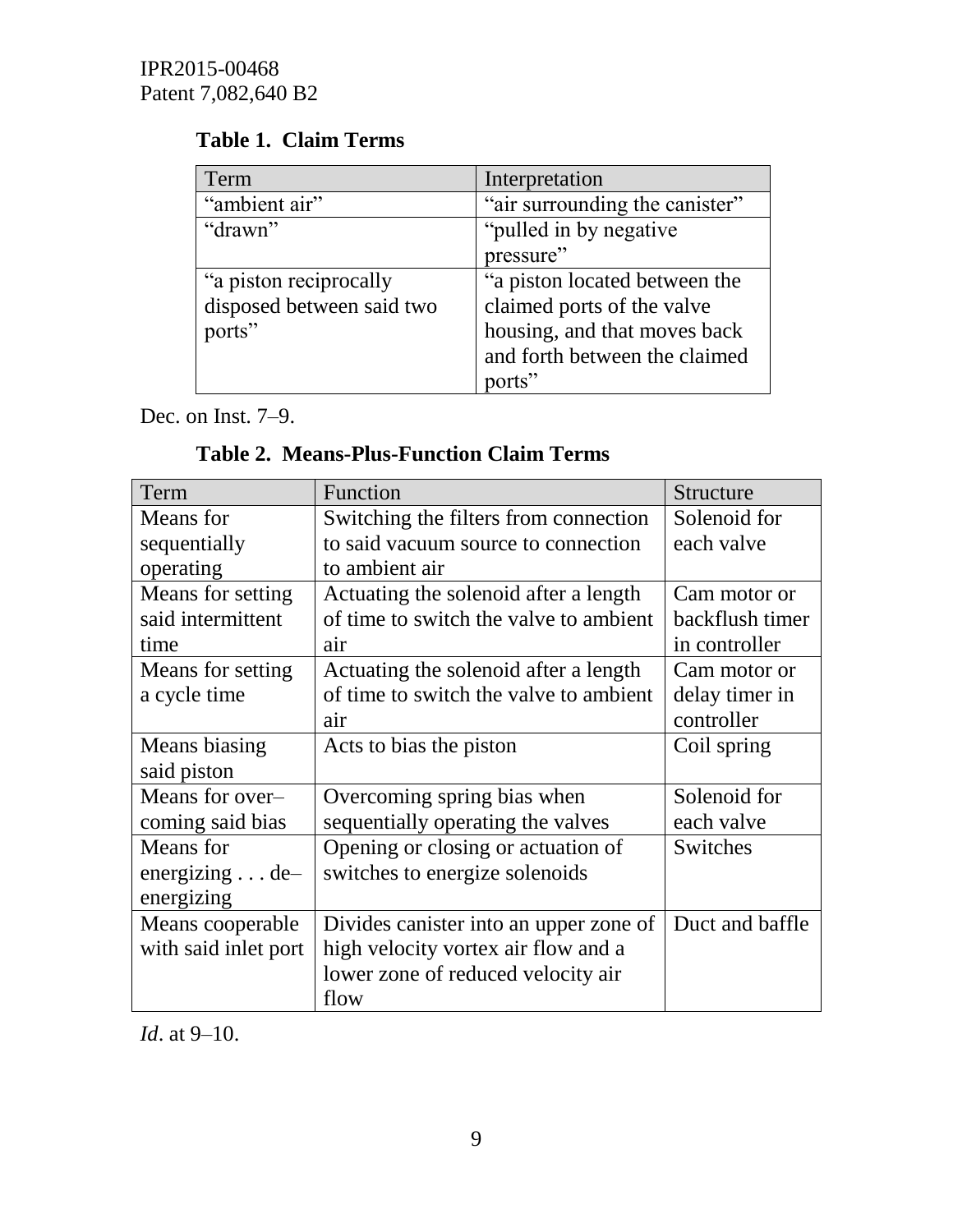Patent Owner does not raise any claim construction issues in its Response. *See* PO Resp. 4. Petitioner challenges only our construction of the term "ambient air." *See* Pet. Reply 14–15. Neither party requested construction of the claim terms "canister" and "pneumatic communication." Because the parties dispute whether the evidence shows a "canister" and "pneumatic communication" as claimed, however, we include claim constructions for these terms. Our analysis of the terms "ambient air," "canister," and "pneumatic communication" follows. Regarding the remaining terms for which a claim construction was requested, after reconsidering everything anew, we adopt the constructions as stated in Tables 1 and 2 for the reasons stated in our Decision on Institution. Dec. on Inst. 7–10.

#### *Ambient Air*

Petitioner proposes "ambient air" means "air from the area surrounding the outside of the vacuum cleaning machine that has not been forced or compressed." Pet. 13. Petitioner asserts this construction is consistent with the Specification, which confirms ambient air is outside the vacuum machine, and that Patent Owner disavowed forced or compressed air from being ambient air during prosecution. *Id*. at 13–14.

The district court found the meaning of "ambient air" was not limited by clear and unmistakable evidence to either (1) air surrounding the outside of the vacuum cleaning machine or (2) air that is not forced or compressed. Opinion and Order, Ex. 2004, 6–14. In our Decision on Institution, we agreed with the district court's construction and analysis, which is broader than Petitioner's proposed construction, and found it consistent with the Specification. Dec. on Inst. 8. Specifically, Figure 2 of the '640 patent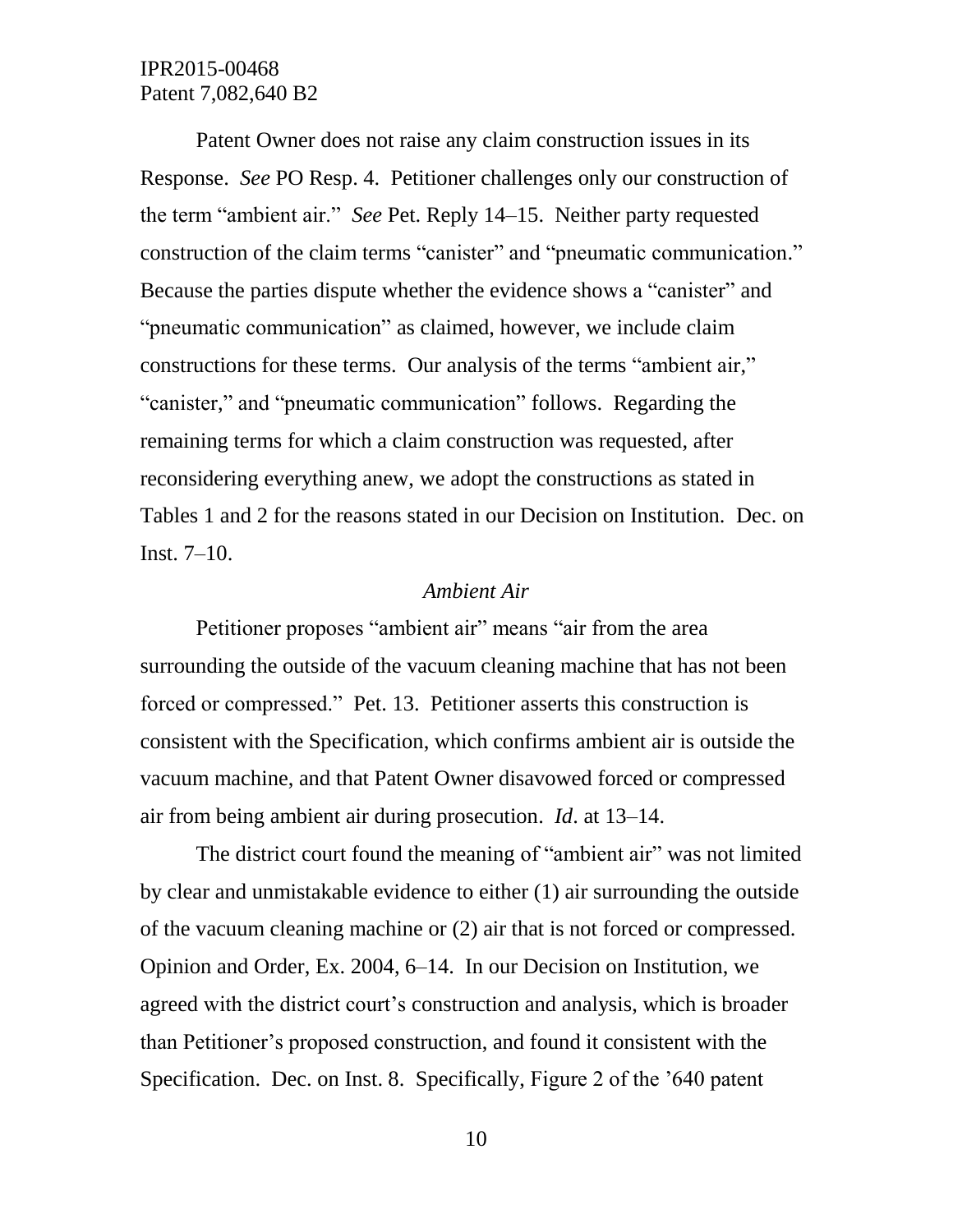shows cover 25 "seated on" plate 19 to protect the valves, the operating mechanisms, the controller, and the vacuum source, which are all "mounted above" plate 19. Ex. 1001, 4:22–25. Thus, ambient air coming through the valves may come from the vacuum head under the cover; it need not come exclusively from outside the vacuum machine as Petitioner asserts. There is no evidence in the record whether the ambient air under the cover necessarily would have a particular pressure, including whether it is under atmospheric pressure. *See* Tr. 43:13–44:2 (Patent Owner describing ambient air as being "in comparison to what is inside of the cannister").

Petitioner contends that its proposed construction should be adopted because (1) it is not dependent upon what constitutes the canister and (2) the '640 patent is ambiguous or silent regarding "whether the ducts drawing in the ambient air receive re-circulated air from under the cover 25" or "whether they lead outside the cover 25 to the exterior of the machine." Pet. Reply 14. Petitioner asserts that "intrinsic evidence shed[s] light on that ambiguity" because prior art was distinguished during prosecution on the basis of forced air being recirculated inside the prior art apparatus. *Id*. at 14–15 (citing Ex. 1002, 35–36, 59–60).

During prosecution, Patent Owner distinguished a pulse back cleaning system for multiple reasons, including the reason that the claimed invention "does not flip-flop between vacuuming and blowing." File Wrapper of U.S. Patent No. 7,082,640 B2, Ex. 1002, 36. Patent Owner also distinguished other prior art for the reason that it "cannot function without a second centrifugal fan and associated components and limitation (e.g., transverse duct and array of parallel ducts)" whereas the invention was described as "valve 31 and filter 21 are not connected to any other fan, compressor or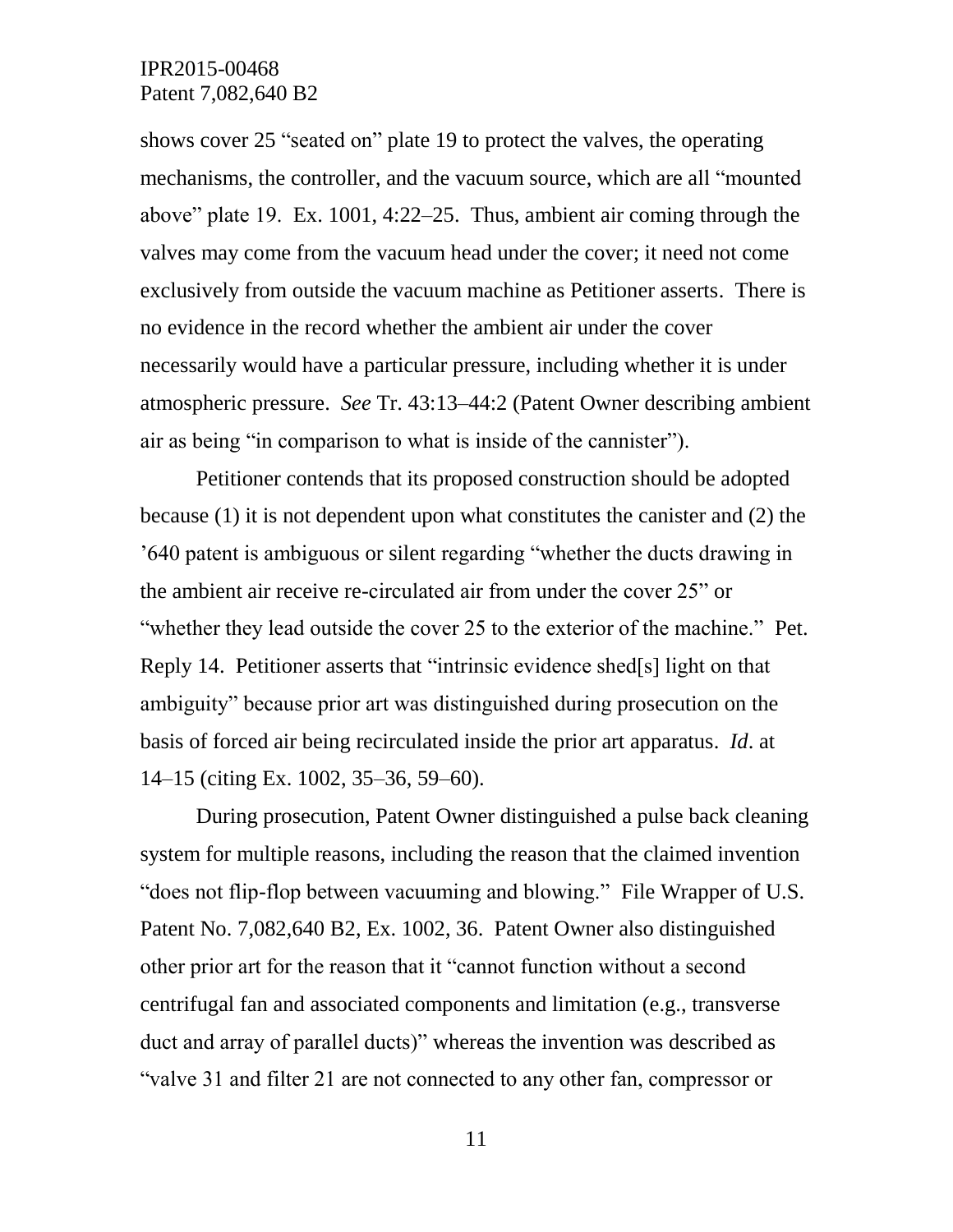vacuum source." *Id*. at 59. We agree with the district court that the intrinsic evidence does not present a clear and unmistakable disavowal of the source of ambient air. *Thorner v. Sony Comput. Entm't Am. LLC*, 669 F.3d 1362, 1366 (Fed. Cir. 2012) (the standard for disavowal of claim scope is "exacting"). Figures 2–5 of the '640 patent show three ambient air ducts 36 under cover 25. Ex. 1001, Figs. 2–5, 3:1–9, 4:22–27, 5:15–17. As the district court found, "[i]t is not clear from the drawing where that duct terminates, and the detailed description states only that '[t]he ambient air duct 36 extends from the ambient air port 31b into the source of ambient air 16.'" Ex. 2004, 12. Similarly, the district court found that the statements in the prosecution history regarding the ambient air also "do not exclude the possibility that 'ambient air' could come from inside––or both inside and outside––the vacuum head during backflushing." *Id*. at 13. Moreover, the distinctions over the prior art included "differences unrelated to the source of the air used for backflushing." *Id*. Based on the complete trial record, including the prosecution history, we agree with the district court's construction of "air surrounding the canister" as the broadest reasonable interpretation of the term "ambient air." *See Microsoft Corp. v. Proxyconn, Inc.*, 789 F.3d 1292, 1298 (Fed. Cir. 2015) ("The PTO should also consult the patent's prosecution history in proceedings in which the patent has been brought back to the agency for a second review."). Accordingly, we maintain our construction of "ambient air" to mean "air surrounding the canister."

#### *Canister*

A dictionary definition of "canister" is "[a] small box or case for holding tea, coffee, etc." WEBSTER'S NEW COLLEGIATE DICTIONARY, 121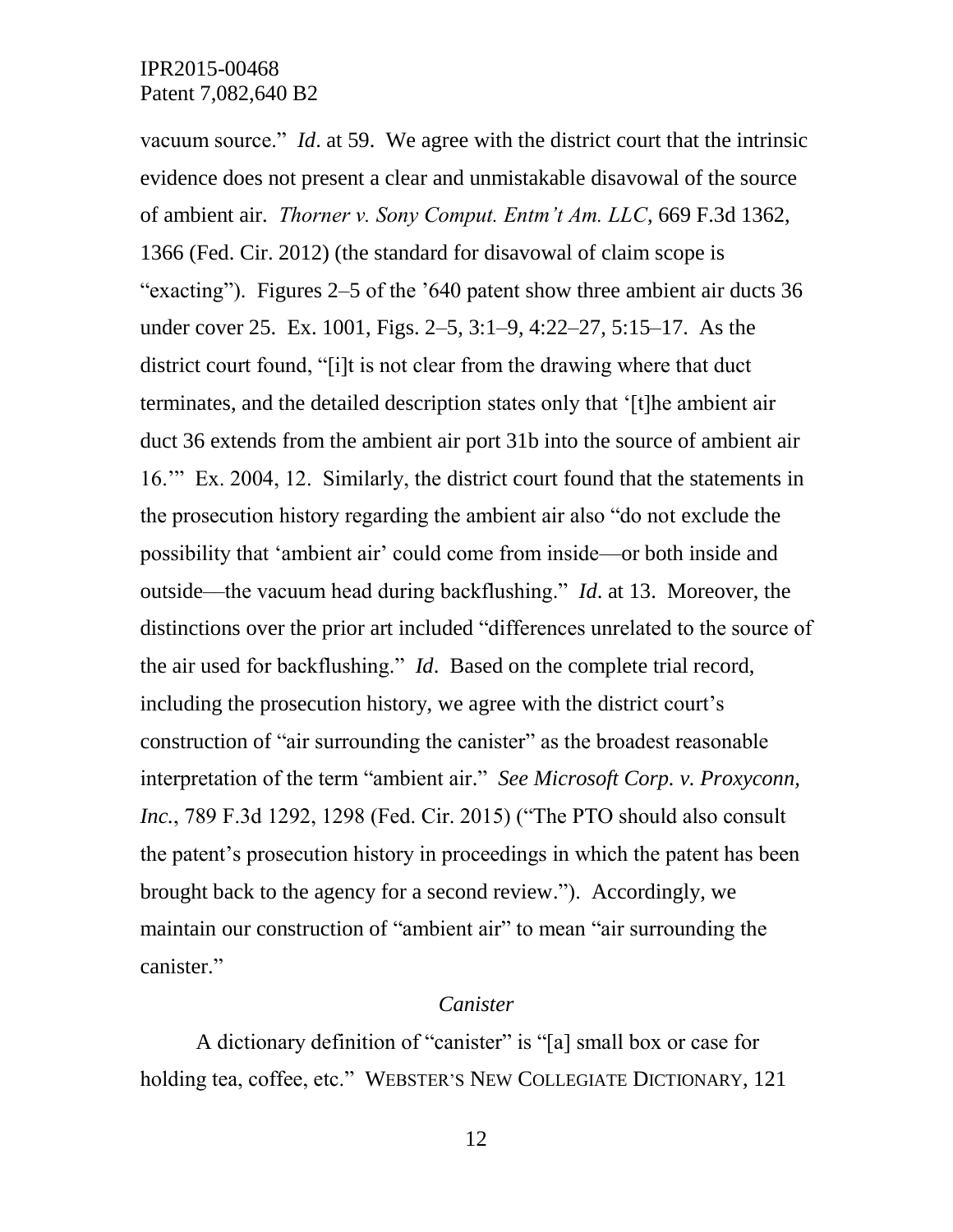(2d ed. 1951) (Ex. 3001). The canister component of the vacuum cleaning machine described in the '640 patent holds filters and particles filtered by the filters that may settle to the bottom of the canister. Ex. 1001, 3:30–31, 4:50–54. At oral hearing, Patent Owner stated "I believe we chose the word cannister because we are talking about a small unit," but added "[a]nd I'm not saying this is a distinction." Tr. 42:12–13, 16. According to Patent Owner, the term is "a common word for this now" as opposed to being uniquely defined by the Specification. *Id*. at 42:24–25. Patent Owner summarized the generic manner in which the term is used in the '640 patent as: "We are saying, okay, it doesn't matter. It's cannister, a cabinet, a compartment. They are all some form of container." Tr. 42:25–43:2.

Petitioner implicitly construes this term as a "chamber" and not limited to a particular configuration. Pet. Reply 2–5. Petitioner asserts that there is no disavowal in the Specification of configurations for the canister. *Id.* at 3. In further support of its position, Petitioner quotes the testimony of Mr. Grant describing the prior art wherein he states "[t]he canister of the vacuum is the part where the filters reside and dust is separated from the incoming vacuumed air and collected." *Id*. (quoting Ex. 1013 ¶ 10).

Based on the entire record, we determine that the ordinary and customary meaning of the term "canister," as would be understood by one of ordinary skill in the art in the context of the entire disclosure, is "a container." *See Translogic*, 504 F.3d at 1257.

#### *Pneumatic Communication*

The term "pneumatic communication" is recited in claims 1 and 10 to describe the relationship between one filter and "a corresponding one of each of said outlet ports, a vacuum source, . . . valves disposed outside of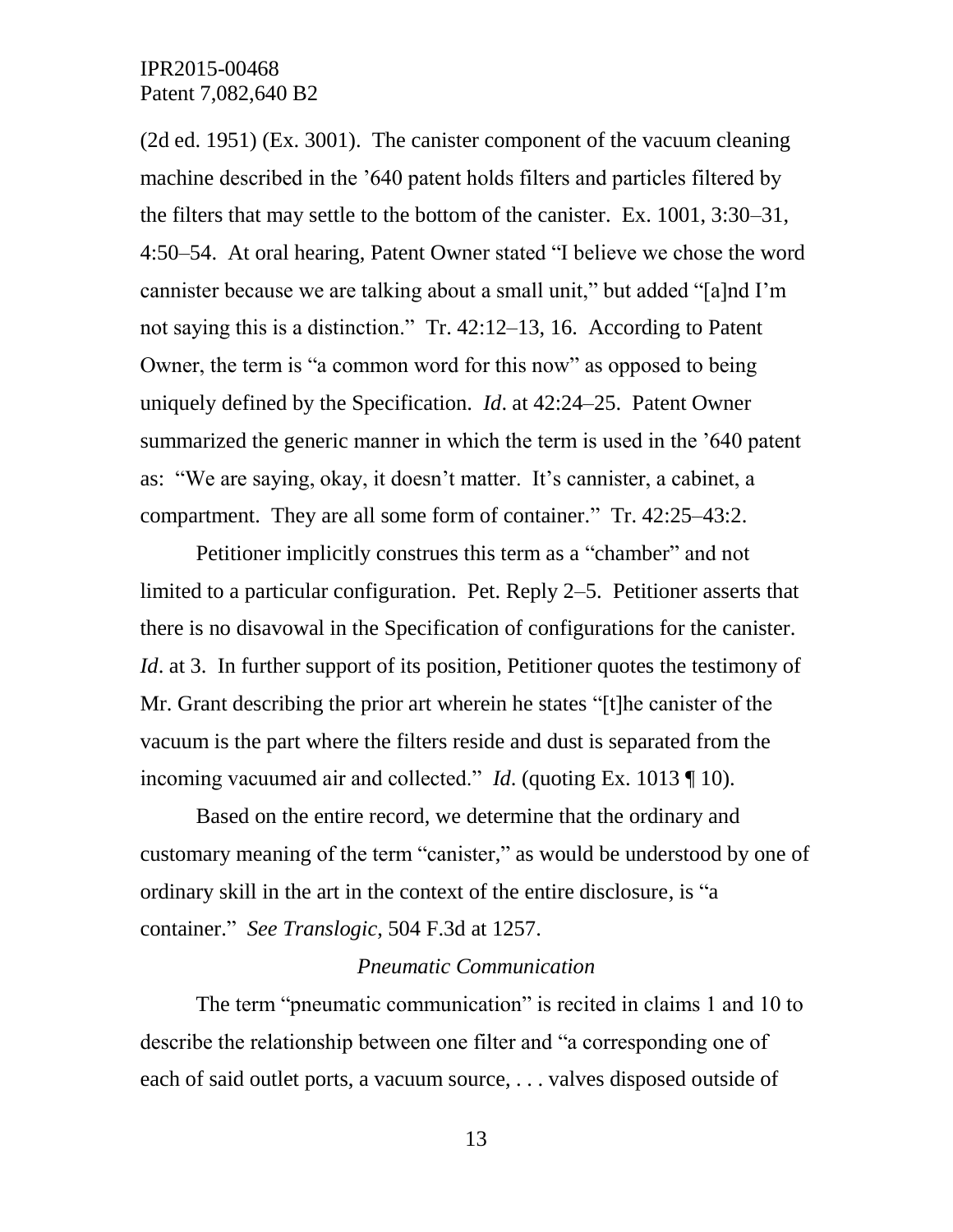said cannister." Ex. 1001, 8:6–9, 8:62–65. It is also recited in claims 1 and 10 to describe the relationship between "each valve" and the "vacuum source and a corresponding one of each of said outlet ports." *Id*. at 8:9–11, 8:65–67. Each claim further recites "permitting air to be drawn by said vacuum source from said inlet port simultaneously through corresponding ones of said filters." *Id*. at 8:11–13, 8:67–9:2. As construed above, the term "drawn" means "pulled in by negative pressure." *See supra* Section II.B. Through their assertions concerning the applicability of the prior art, Patent Owner asserts that a particular structure, such as a duct, is required to achieve air being pulled in by negative pressure through a filter by a vacuum source. There is no evidence presented to us in this record that supports Patent Owner's assertion. Both the context of the claims and the Specification suggest that "pneumatic communication" is used broadly to refer to the relative positioning of the vacuum source, filters, and ports such that the air is drawn through the filters. Neither the claims nor the Specification use the term "duct" or any particular connective structure when describing air flow as "pneumatic communication." *See, e.g*., Ex. 1001, 1:62–2:8. In comparison, a "duct" is identified in the Specification as redirecting air flow from the inlet port to reduce recycling particles through the filters. *See, e.g.*, Ex. 1001, 2:52–61. Therefore, we construe the term "pneumatic communication" as not limited to a "duct."

## *C. Patentability of Claims*

To prevail in its challenges to the patentability of claims, the Petitioner must establish facts supporting its challenges by a preponderance of the evidence. 35 U.S.C. § 316(e); 37 C.F.R. § 42.1(d). A claim is anticipated, and, thus, unpatentable, if a single prior art reference discloses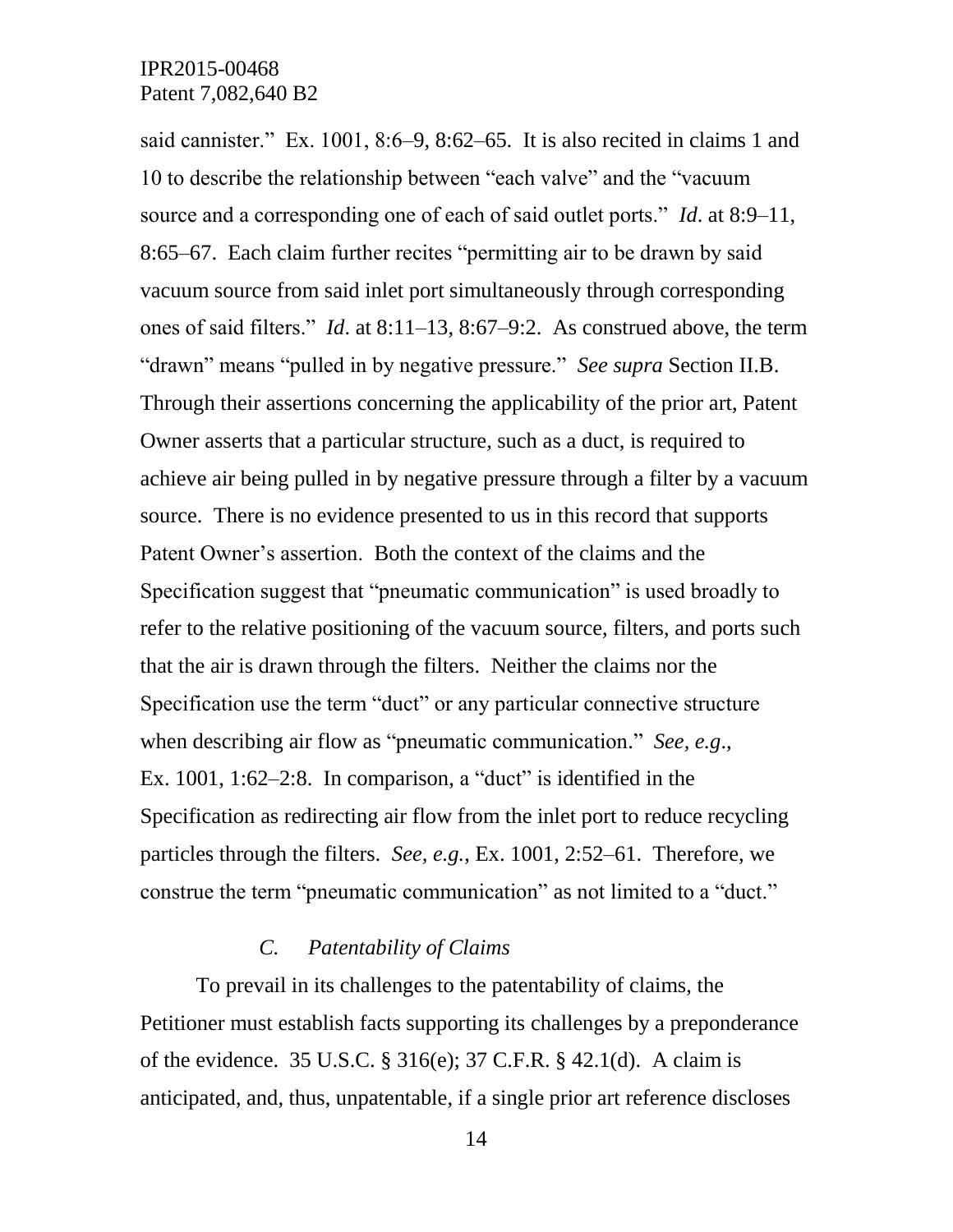each and every element of the claimed invention. *See Schering Corp. v. Geneva Pharm.*, 339 F.3d 1373, 1377 (Fed. Cir. 2003). A claim is obvious, and, thus, unpatentable, if the differences between the subject matter sought to be patented and the prior art are such that the subject matter as a whole would have been obvious at the time the invention was made to a person having ordinary skill in the art. 35 U.S.C. § 103(a).

We analyze the instituted grounds of unpatentability in accordance with the above-stated principles.

#### *D. Anticipation of Claims 1 and 10 by Hayden*

With respect to the alleged ground of unpatentability based on anticipation by Hayden, we have reviewed the Petition, the Patent Owner Response, and Petitioner's Reply, as well as the relevant evidence discussed in each of those papers. We are persuaded, by a preponderance of the evidence, that claims 1 and 10 are anticipated by Hayden under 35 U.S.C.  $$102(b).$ 

## *1. Overview of Hayden (Ex. 1003)*

Hayden describes a dust collector that filters dirty air and periodically backflushes the filtration elements by sucking atmospheric air backwards through the filtration elements. Ex. 1003, Abstr. A diverter valve switches between normal usage and the backflush. *Id*. Figure 1 below is a perspective view of the dust collector of Hayden with the cabinet cut away to show diverter valve 11 (with air inlet port 13) on the left and separator plate 8, on the right, that separates clean air chamber 10 from the dirty air below. *Id*. at 2:64–67; 3:32–45; 3:52–55.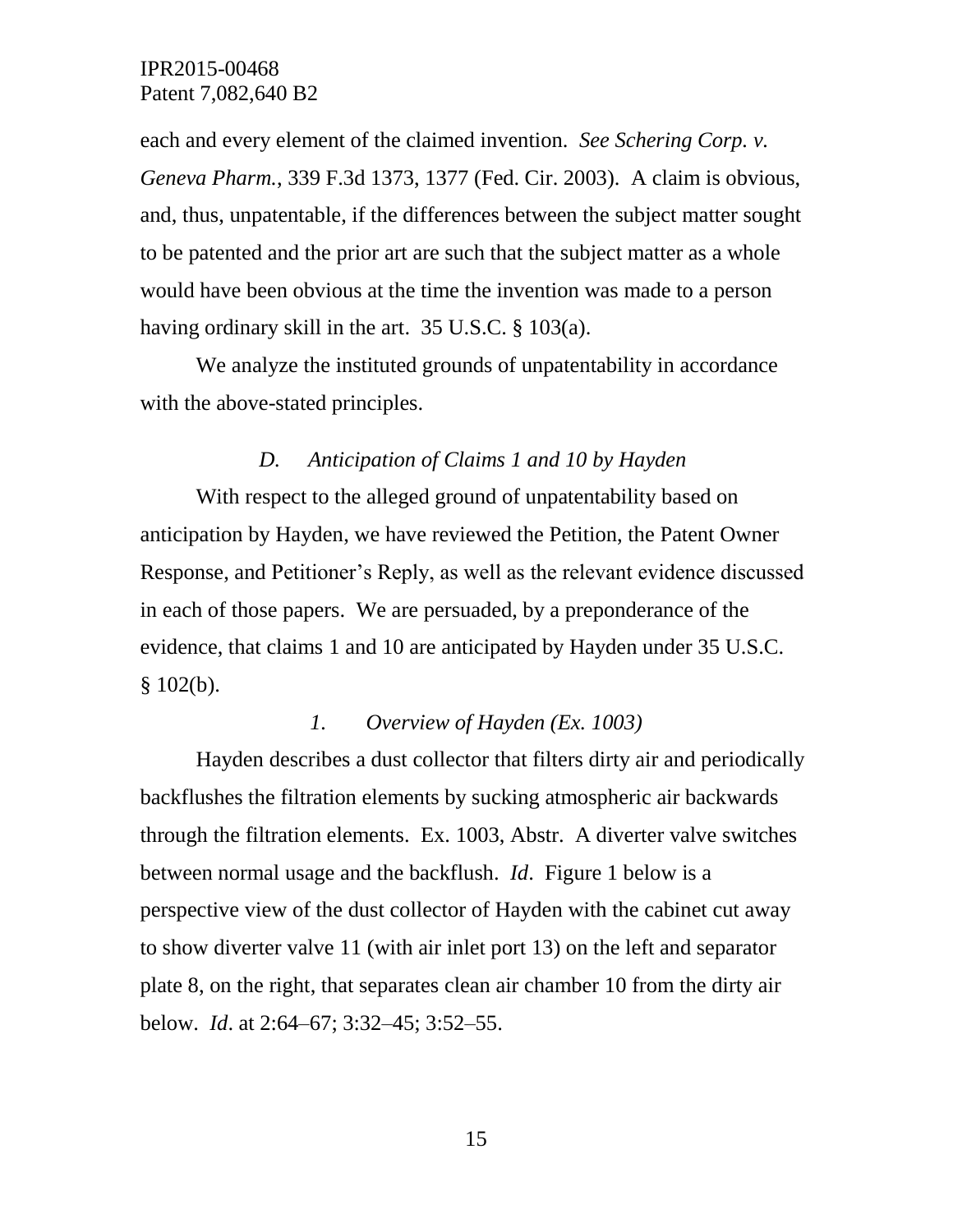

Figure 1 above also shows outlet holes 9 in plate 8 for each filter 7 and that diverter valve 11 rests on separator plate 8. *Id*. at 3:40–45. The Hayden reference was considered the closest prior art to the '640 patent claims by the Examiner during prosecution. Ex. 1002, 17. However, the Examiner did not reject any of the claims based on Hayden. As stated in the Reasons for Allowance, the Examiner found that "Hayden has the valves located inside the canister and the canister has only a single outlet." *Id*.

#### *2. Comparison of Hayden with Claims 1 and 10*

Referring to Figure 1 of Hayden and claim 1 of the '640 patent, Petitioner identifies the presence of every claim limitation in Hayden's vacuum cleaning machine. Pet. 26–36. According to Petitioner, the canister required by claim 1 corresponds to Hayden's "dirty air chamber below plate 8 in which the filters 7 are located." *Id*. at 26 (citing Ex. 1003, 3:34–37). Petitioner further identifies on Hayden's canister portion inlet port 2 and multiple outlet ports 9 (one for each of the plurality of filters 7). *Id*. at 26– 27 (citing Ex. 1003, 3:34–37, 3:43–49). Petitioner asserts Hayden discloses at least two filters 7 disposed inside the canister, each one in pneumatic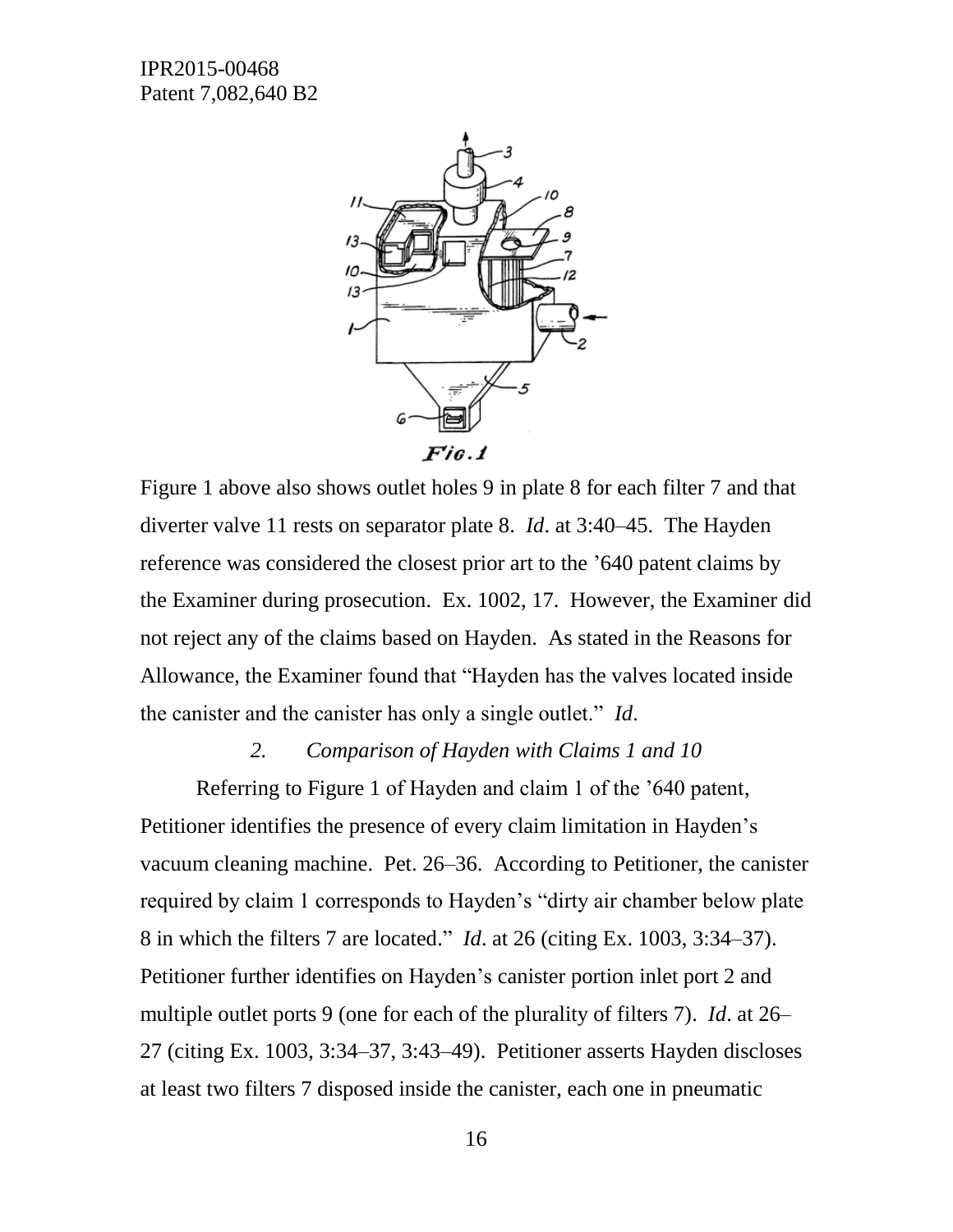communication through a corresponding outlet hole or port 9. *Id*. at 27 (citing Ex. 1003, 3:43–49, 4:67–5:23). Petitioner contends the required vacuum source corresponds to suction blower 4 of Hayden "which sucks dirty air from the source and causes the flow through filter 7." *Id*. (quoting Ex. 1003, 55–58). The required valves disposed outside of the canister correspond to each "diverter valve 11 [which] rests on divider plate 8 directly over filter outlet hole Item 9." *Id*. (quoting Ex. 1003, 3:40–45).

Regarding each valve "being in pneumatic communication between said vacuum source and a corresponding one of each of said outlet ports," as recited in claim 1, Petitioner quotes Hayden's disclosure that the valve chamber is "open on the bottom to receive clean filtered air from filter outlet hole 9 over which the diverter valve 11 sits. Valve chambers 31 [not numbered in Figure 1] thus lie in the air flow path between the dirty air chamber and clean air chamber 10." *Id*. at 27–28 (quoting Ex. 1003, 4:26– 31). The recited "means for sequentially operating said valves to switch said filters from connection to said vacuum source to connection to ambient air" in claim 1 is identified in Hayden by Petitioner as the comparison between Hayden's Figures 4 and 6, as well as Hayden's disclosures of a backflushing operation, which switches the valve between an open and a closed position that effectively alternates between ports and a backflushing and a nonbackflushing position. *Id*. at 28–29 (citing Ex. 1003, Figs. 4, 6, 2:28–51,  $4:32-66, 5:12-15, 6:1-6$ . As shown by Petitioner, the backflushing position of the valve "block[s] communication between valve chamber 31 and the clean air chamber 10, and open[s] valve chamber 31 to the ambient air port 13." *Id*. at 32 (citing Ex. 1003, Figs. 3, 4, 6; Ex. 1013 ¶¶ 18, 19).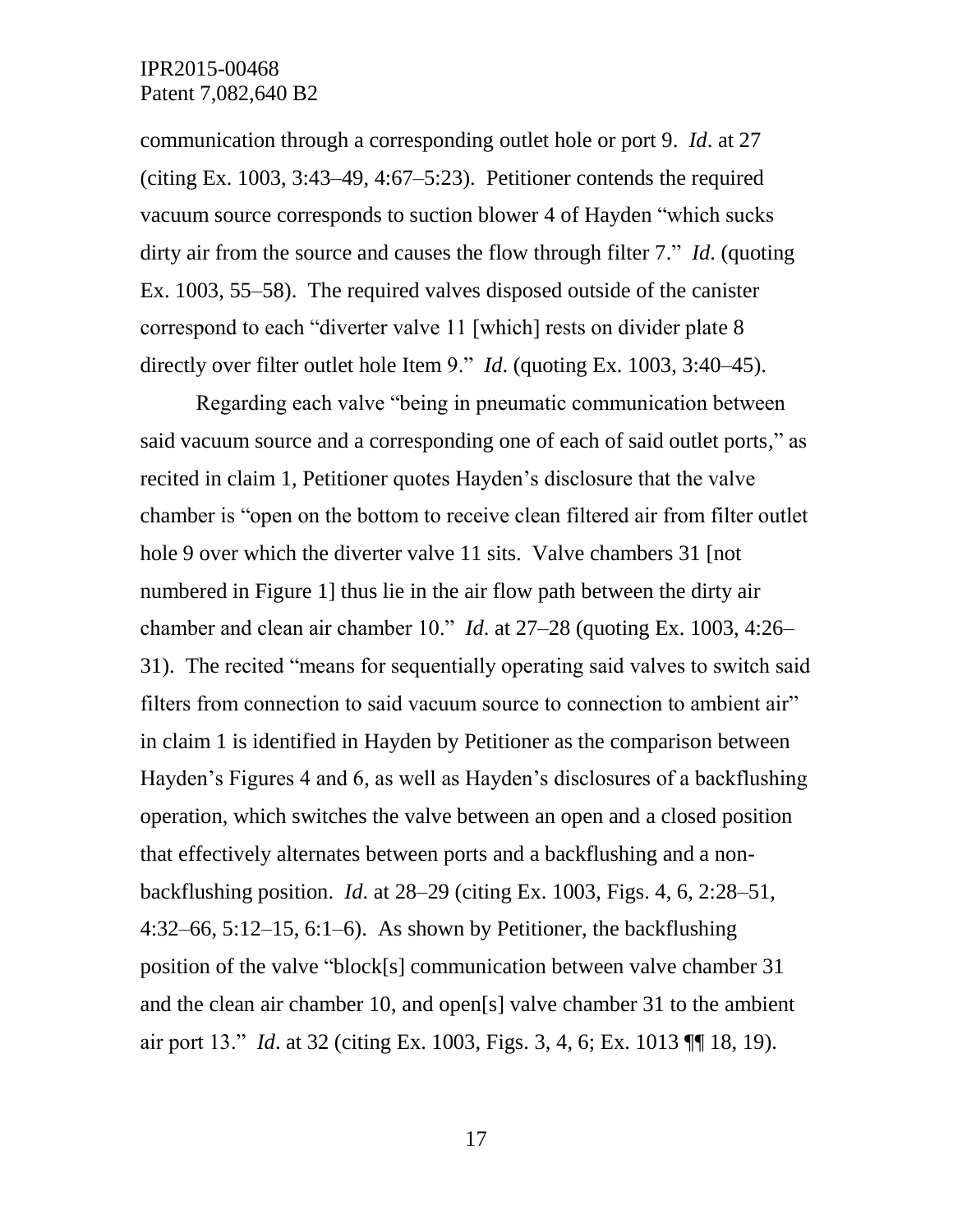As for the additional structural limitations recited in claim 10, namely "three outlet ports," "three filters, and "three valves," Petitioner identifies Hayden's disclosure of a "dozen or so" filters as encompassing at least three filters and further states that each filter in Hayden is associated with an outlet port 9 through filter plate 8 and into valve chamber 31 and diverter valve 11. *Id*. at 30 (citing Ex. 1003, Fig. 1, 2:52–56, 3:43–49).

Patent Owner challenges the evidence of anticipation of claims 1 and 10 by Hayden on the basis that Hayden's "canister" is not "the dirty air chamber" as identified by Petitioner. PO Resp. 3. Instead, Patent Owner asserts that Hayden's "canister" is "divided by a plate into an upper negative pressure clean air chamber and a lower dirty air chamber." *Id*. As such, Patent Owner argues that Hayden's valves 11 are inside the canister instead of outside the canister as required by claims 1 and 10. *Id.* at 3–4, 12–13. Patent Owner points to the prosecution history of the '640 patent in support of its argument, in which the Examiner determined that Hayden has its valves 11 inside the canister, instead of outside the canister as required by claim 1 and 10. *Id*. at 20 n.7 (citing Ex. 1002, 17).

Patent Owner argues that its claimed canister "has only a single chamber" and therefore "do[es] not correspond" to "Hayden's two chamber canister." *Id*. at 21–22. Patent Owner further distinguishes Hayden from the claimed invention on the basis that "Hayden's ports 9 open into valves 11 which are inside the negative pressure clean air chamber 10 while Patent Owner's outlet ports 11, 12, 13 open into valves 31, 32, 33 which are in ambient air 16." *Id*. at 22 (emphasis omitted). Patent Owner asserts that because Hayden draws atmospheric air from outside of chamber 10 into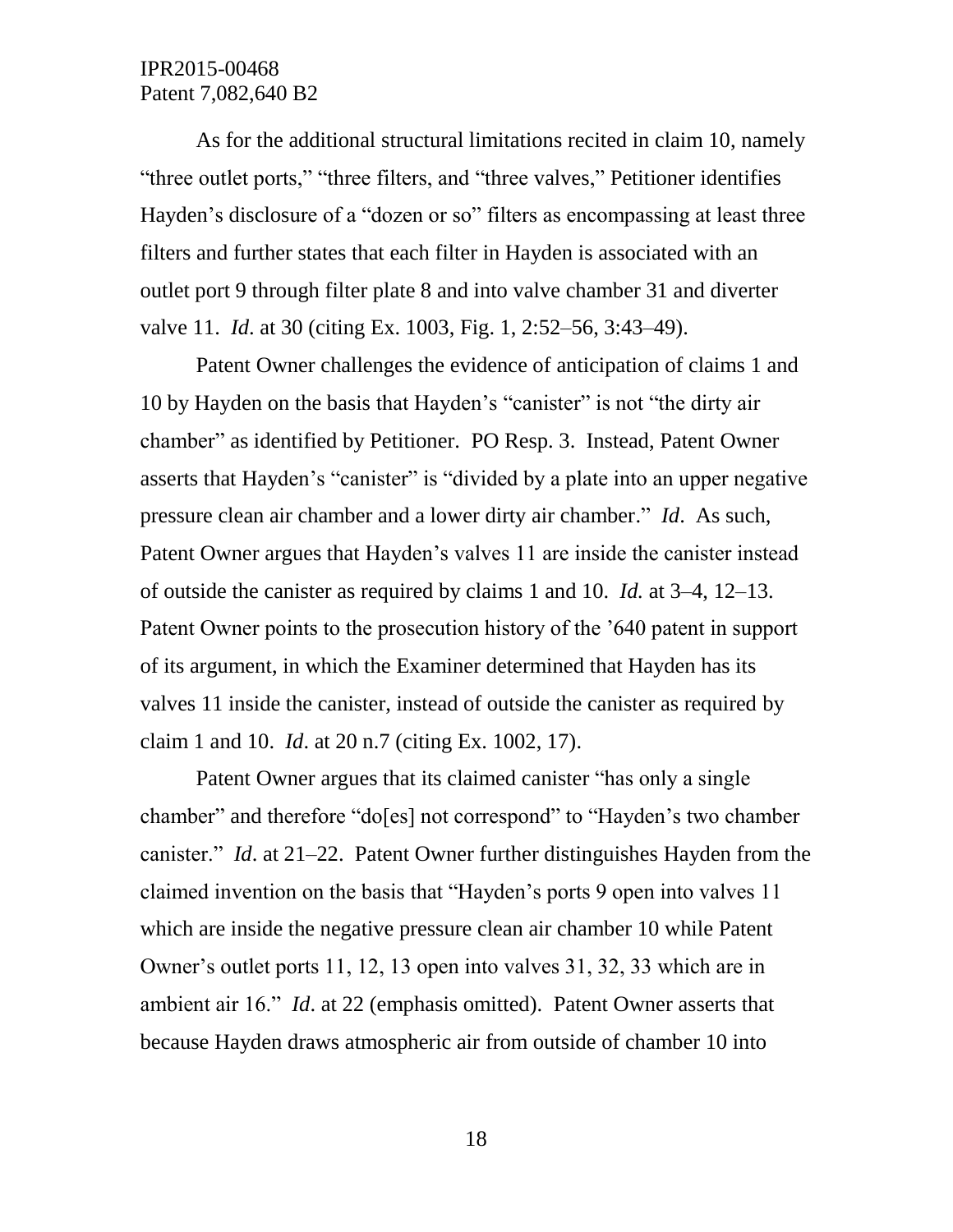valve 11, Hayden's valves are "not in ambient air outside of the canister." *Id*. at 24.

Patent Owner also argues that Hayden's valves 11 are not in pneumatic communication between the vacuum source 4 and outlet ports 9 because "Hayden's common negative pressure chamber 10 is common to all of Hayden's valves 11 and access to the suction blower 4 is had only by communication through the common negative pressure clean air chamber 10." *Id*. at 23. Patent Owner asserts the claimed invention "has no clean air chamber and Patent Owner's vacuum source 15 is always connected to the valves 31, 32, 33." *Id*. at 24.

Based on the preponderance of the evidence in this record, we are persuaded the '640 patent claims read on Hayden's embodiment shown in Figure 1. We find the scope of the '640 patent claims is broader than the distinctions Patent Owner argues to differentiate the teachings of Hayden. Patent Owner's arguments focus on particular embodiments disclosed in the '640 patent, but the '640 patent claims are not so limited. For example, Patent Owner contends that Hayden's dirty air chamber cannot correspond to a canister because "in order to access ambient air, Hayden must extend a duct from each of the valves 11 through the negative pressure clean air chamber 10 to ambient air outside of the chamber 10." *Id*. at 21. Patent Owner concludes that because the canister depicted in the '640 patent as item 10 and 19 has a single chamber, "Hayden's two chamber canister and Patent Owner's single chamber canister 10, 19 do not correspond." *Id*. at 21–22 (emphasis omitted). We are not persuaded.

Similarly, Patent Owner contends that Hayden's diverter valves 11 do not correspond to the claimed valves because they are situated differently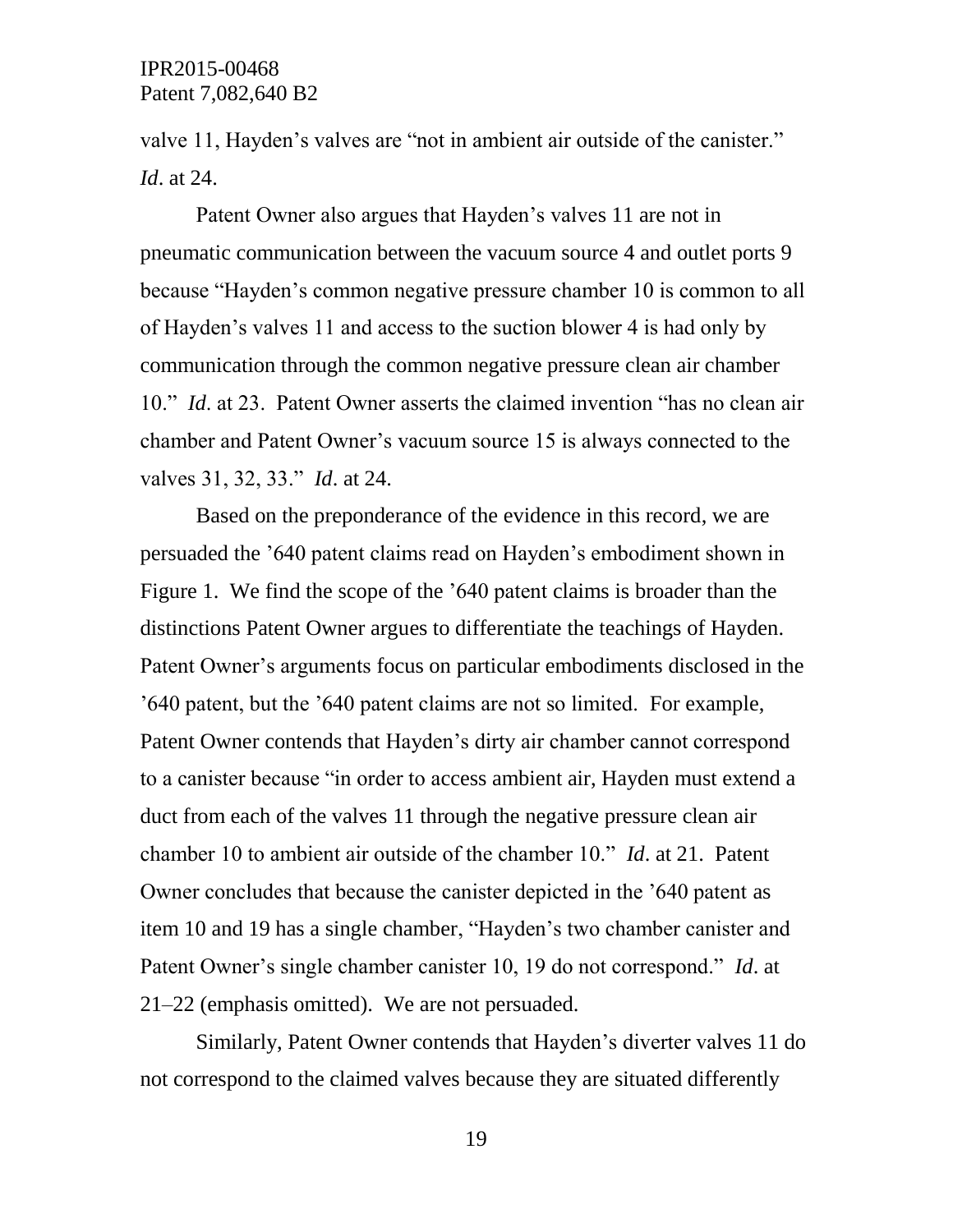from valves 31, 32, and 33 in the '640 patent. Specifically, Patent Owner contends that "Patent Owner's vacuum source 15 is connected to each valve 31, 32, 33, not to a negative pressure chamber 10" while "Hayden's clean air chamber 10 is a negative pressure chamber common to and encasing all the 'outlet' ports 9 and valves 11." *Id*. at 22 (emphasis omitted). Patent Owner's arguments are unpersuasive because limitations not appearing in the claims cannot be relied upon for patentability. *In re Self*, 671 F.2d 1344, 1348 (CCPA 1982).

We are not persuaded by Patent Owner's arguments because neither the '640 patent claims nor the teachings of Hayden preclude reading the term "canister," as construed herein, on Hayden's "dirty air chamber below plate 8 in which the filters 7 are located." *See* Pet. 26 (citing Ex. 1003, Fig. 1). The '640 patent itself describes such an embodiment in which the canister component is located under a plate. Ex. 1001, 4:59–61 ("A central housing 44 is preferably concentrically located on top of the circular plate 19 covering the cannister 10."). In other words, Patent Owner's plate 19 covers canister 10 just as Hayden's plate 8 covers Hayden's canister. As such, we find that Hayden discloses "at least two valves disposed outside of said cannister" and "three valves disposed outside of said cannister" as recited in claims 1 and 10, respectively.

We also find no limitation in the '640 patent claims that would preclude a common chamber between the valves and the vacuum source. No specific connective structure between the valves and the vacuum source is required by "each said valve being in pneumatic communication between said vacuum source and a corresponding one of each of said outlet ports and permitting air to be drawn by said vacuum source from said inlet port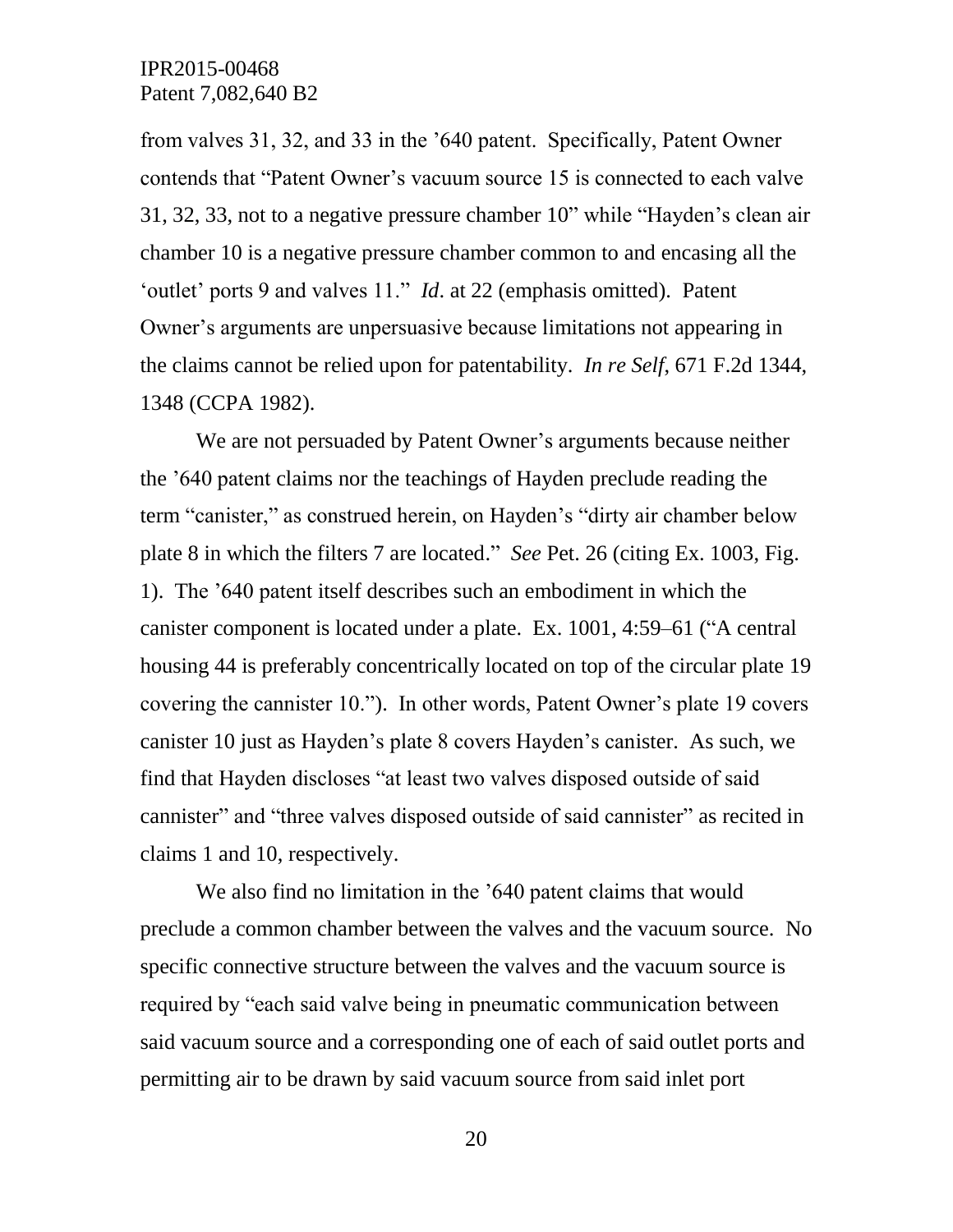simultaneously through corresponding ones of said filters," as recited in claims 1 and 10. Referring to Figure 1 of Hayden, correspondence exists between each valve 11, outlet port 9, and filter 7. Ex. 1003, Fig. 1, 3:40–45. In addition, there is pneumatic communication between these elements of Hayden due to an "air flow path between the dirty air chamber and clean air chamber 10" in which valve chamber 31 lies. *Id*. at 4:26–31. Furthermore, independent claims 1 and 10 each use the term "comprising," signaling an open-ended structure, allowing for the inclusion of a common chamber.

Regarding the prosecution history, we are persuaded by Petitioner that the Examiner overlooked Hayden's description of divider plate 8 separating the dust collector into a dirty air chamber (not numbered) and a clean air chamber 10. *See* Pet. 35. We are unpersuaded by Patent Owner that Hayden does not disclose the claimed "cannister," the claimed "valves disposed out of said cannister," and the claimed "connection to ambient air" recited in claims 1 and 10. The broadest reasonable interpretations of "cannister" and "ambient air" do not require the sort of structural connections between the vacuum and the valves and between the valves and the ambient air that Patent Owner proposes we read into the claims from Figures 1 and 2 in the '640 patent showing canister 10, 19 and valves 31, 32, and 33. Indeed, Figures 1 and 2 of the '640 patent omit any particular ducts by which ambient air is carried, including in the region above plate 19 and under cover 25 shown in Figure 2.

Nor do we incorporate any particular structural connections between the components of the claimed vacuum cleaning machine through the term "pneumatic communication" recited in claims 1 and 10. When asked about "pneumatic communication" at oral hearing, Patent Owner stated that it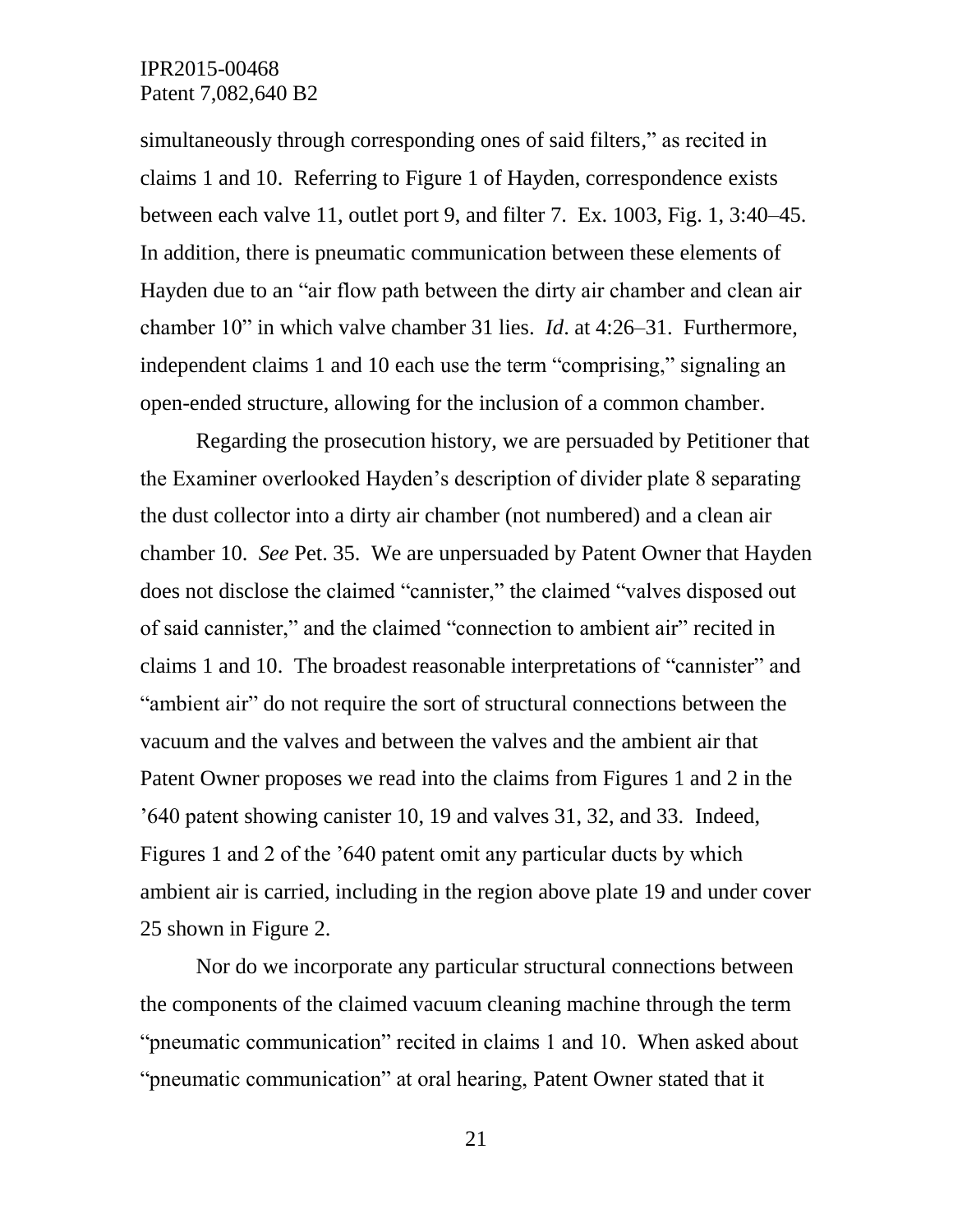refers to the pattern of flow dictated by how the claim tells you to put the parts together to create a backflow situation in a vacuum cleaning machine. *See* Tr. 32:14–33:4. Patent Owner asserts that the flow patterns are different between the claimed machine and Hayden, and illustrates this difference in diagrams. PO Resp. 5–21 (citing Ex. 2005 ('640 patent diagrams), Ex. 2006 (Hayden diagrams)). Any differences in the flow patterns drawn as colored arrows by Patent Owner in Exhibits 2005 and 2006, however, are not due to the omission of an element recited in claim 1 or 10. *Compare* Ex. 2005, diagrams 5 and 6, *with* Ex. 2006, diagrams 9 and 12.

Patent Owner does not dispute that the Hayden device creates a backflow situation. Nor does Patent Owner dispute that gas flow in Hayden's device is through Hayden's valve between a vacuum source and an outlet port to draw air through a corresponding filter. Patent Owner also does not dispute that Hayden's valve is switched from the vacuum source to air from outside of the machine such that the air flows through the valve and filters to create a backflush situation. In Exhibit 2006, Patent Owner draws a box to indicate Hayden's clean air chamber 10 is above the unnumbered dirty air chamber contained by divider plate 8, and omits from Exhibit 2005 any reference to the '640 patent's disclosure of cover 25 above canister 10, 19. The only difference between the arrows drawn by Patent Owner in Exhibits 2005 and 2006 is with respect to the regions above plates 19 (of the '640 patent) and 8 (of Hayden) outside of their filter-containing compartments. Patent Owner shows the gas drawn through the valves by a negative pressure vacuum source as coming together either in what appears to be a common duct for the invention (Ex. 2005, diagram 5) or clean air chamber 10 of Hayden (Ex. 2006, diagram 9). During the backflush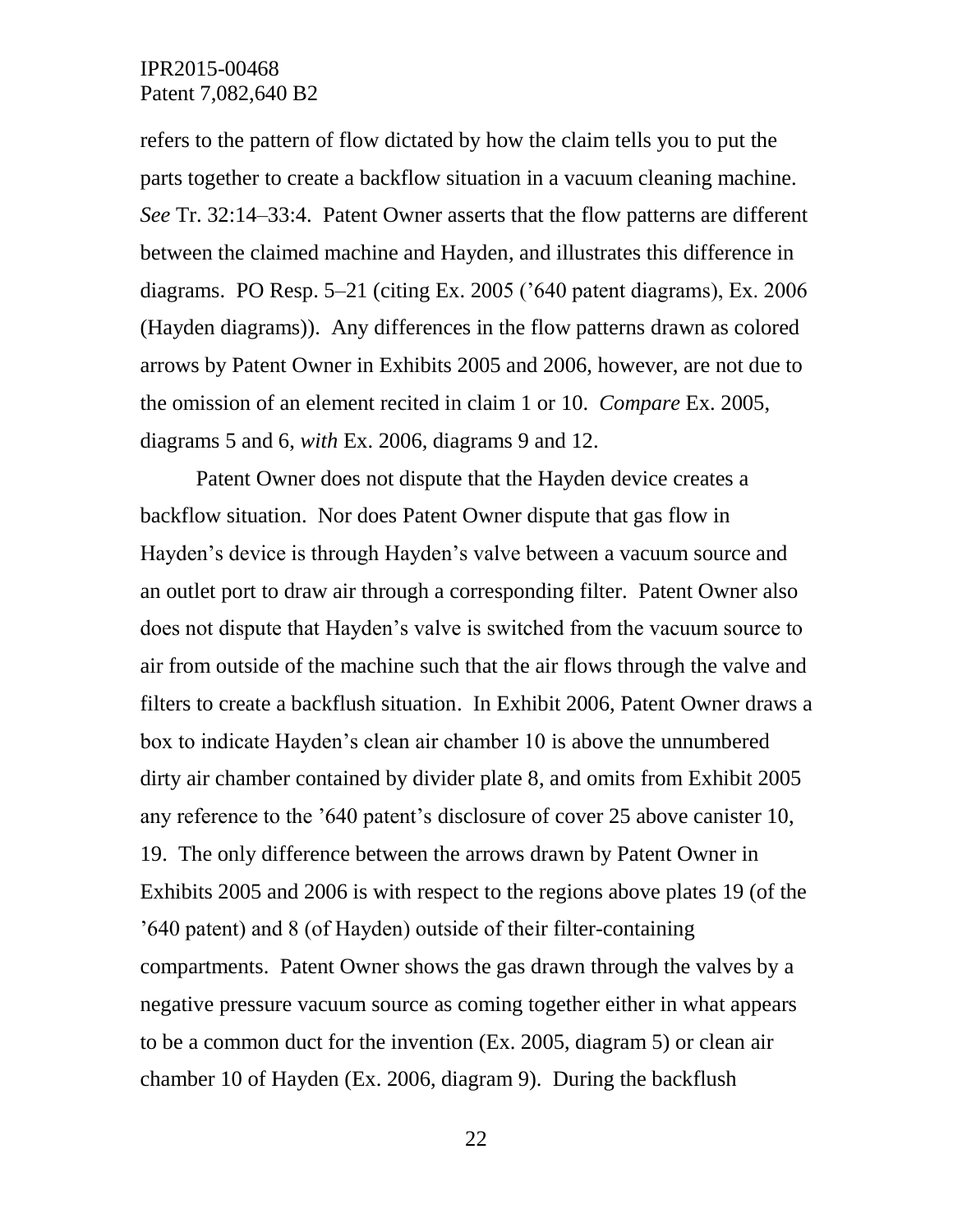operation, Patent Owner shows the switch to ambient air being pulled through the valves as coming from outside of the machine in both the invention and Hayden. Ex. 2005, diagram 6; Ex. 2006, diagram 12. Thus, the only difference between the invention and Hayden's machine suggested by Patent Owner's diagrams is in the suggested ductwork above the plates and valves. Claims 1 and 10 do not require any particular ductwork, connector, or path (1) for the negative pressure vacuum source after it draws air through the valve or (2) for the ambient air source to reach the valves. Therefore, we do not find persuasive Patent Owner's attorney arguments presented as diagrams in Exhibits 2005 and 2006.

The preponderance of the evidence on the complete record after trial shows that Hayden's dust collector with atmospheric backflush anticipates claims 1 and 10 for the reasons provided by Petitioner and as articulated herein. Pet. 26–36; Pet. Reply 1–17.

# *E. Obviousness of Claims 1, 4–6, 10, and 13–15 Over Hayden and Wellan*

Regarding claims 1 and 10, Petitioner asserts that, to the extent that the term "means for sequentially operating" also requires timing features from a controller, rather than just the solenoids controlled by the controller, Wellan's controller is equivalent to the structure in the '640 patent's electronic embodiment. Pet. 39. Wellan's electronic controller includes a timer that has inputs for adjusting the frequency and length of time at which a stepping switch moves between connections to the various individual solenoids for valves 38. *Id*. at 41 (citing Ex. 1004, Fig. 7; 5:52–60; 7:42–47; 7:58–61). Petitioner's rationale for selecting Wellan's controller, for Hayden's device, is based on Hayden's disclosure that its cleaning cycle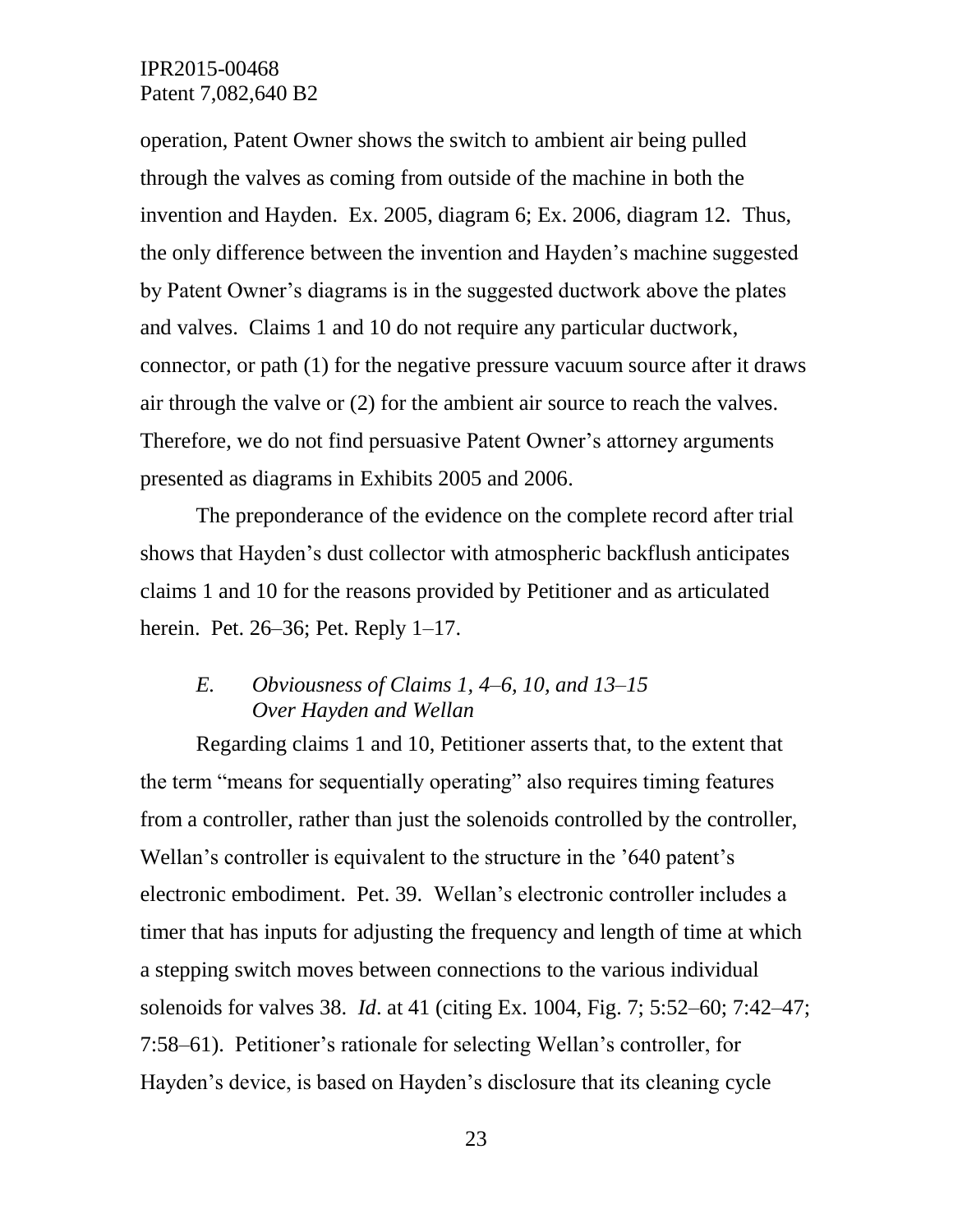controller provides for automatic, periodic cleaning cycles to keep the dustmaking equipment in continuous operation and "[i]t is considered within the capacity of those skilled in the art to construct cleaning cycle controller 25." *Id.* at 40 (quoting Ex. 1003, 4:60–66). Therefore, Petitioner asserts that one of ordinary skill in the art, looking for an appropriate controller with which to construct the Hayden device, would have included the known controller that Wellan discloses for actuating solenoids in a vacuum cleaning machine. *Id*.

Regarding claims 4–6 and 13–15, Petitioner asserts that the electronic controller of Wellan is equivalent to the electronic controller of the '640 patent, and that Wellan's electronic controller sets the intermittent time that the valve is switched to ambient air in the same manner as the backflush timer 103 in the '640 patent. *Id*. at 44 (citing Ex. 1001, 6:40–50; 7:1–6; Ex. 1004, 5:52–59; 7:42–47). Similarly, Petitioner asserts that Wellan's electronic controller is equivalent to the controller of the '640 patent, because both controllers turn the solenoid valves on and off individually, and therefore set a cycle time of periods when the solenoids are energized (on) and de-energized (off). *Id*. at 46–47 (citing Ex. 1001, 6:8–11, 6:17–33; Ex. 1004, 5:55–59). Accordingly, Petitioner asserts that the combination of Wellan's controller with Hayden's device meets the "means for setting said intermittent time" recited in claims 5, 6, 14, and 15 and the "means for setting a cycle time" recited in claims 4, 6, 13, and 15. *Id*. at 45–46, 47–48.

Patent Owner asserts that obviousness over the combination of Hayden and Wellan is moot because Hayden does not disclose every element of claims 1 and 10 for the reasons discussed above. PO Resp. 30– 31.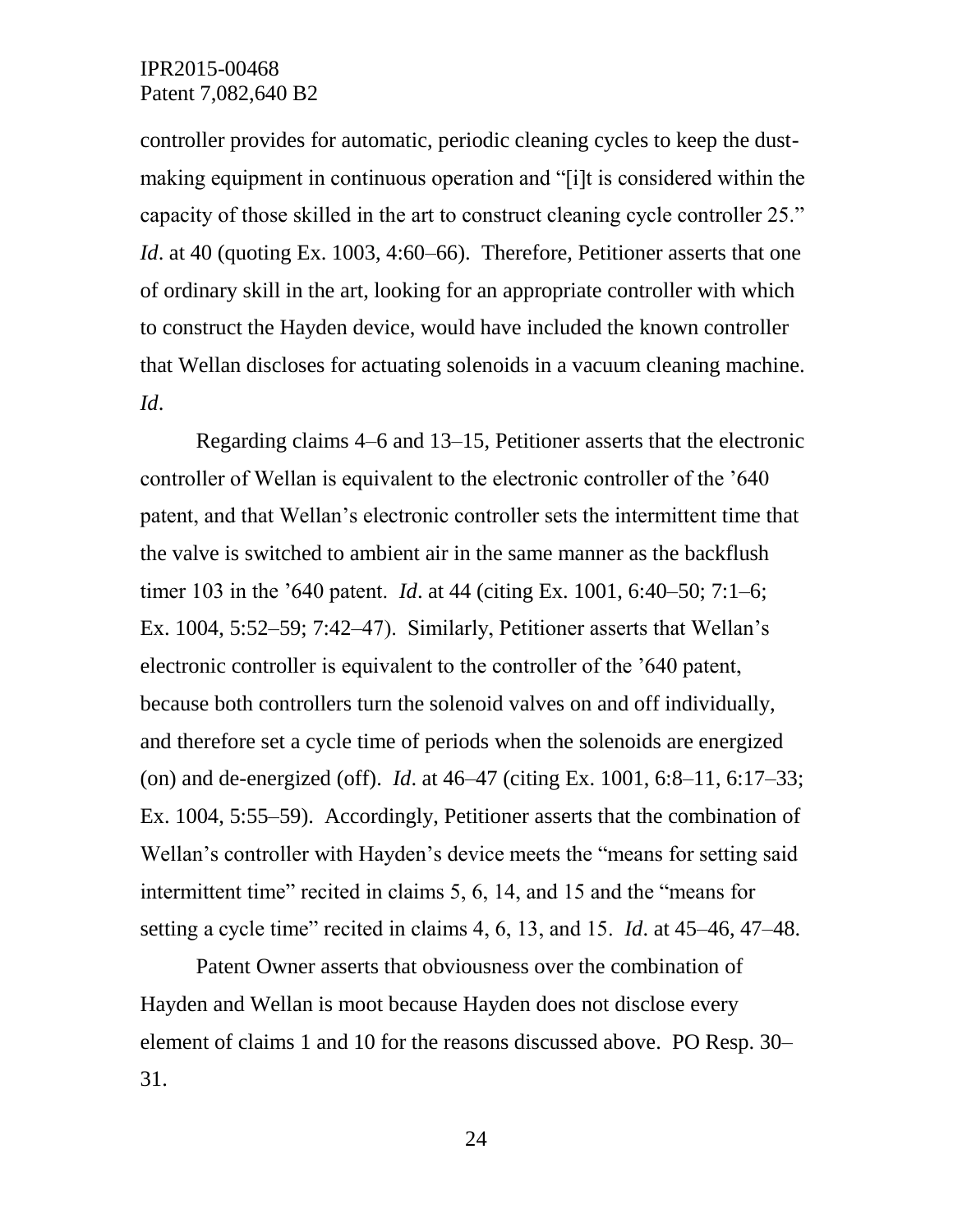For the reasons provided in the Petition and above, we are persuaded that Hayden discloses the elements recited in claims 1 and 10. Based on the trial record, Hayden suggests the use of known controllers, such as that disclosed in Wellan, for sequentially operating valves in vacuum cleaning devices. Petitioner also has shown adequately how the controller in Wellan is equivalent to the controller in the '640 patent to meet the "means for setting a cycle time" and the "means for setting said intermittent time" limitations required by dependent claims 4–6 and 13–15. Therefore, the preponderance of the evidence demonstrates that substituting controller 25 in Hayden's device with Wellan's controller would have been obvious as a predictable variation in the same field. Accordingly, claims 1, 4–6, 10, and 13–15 would have been obvious in view of Hayden and Wellan for the reasons provided by Petitioner. *See* Pet. 39–48; Pet. Reply 17.

## *F. Obviousness of Claims 7–9 and 16–18 Over Hayden, DE219, and Howeth*

After considering Petitioner's and Patent Owner's positions as to claims 7–9 and 16–18, as well as their supporting evidence, we determine that Petitioner has shown by a preponderance of the evidence that those claims are unpatentable under 35 U.S.C. § 103(a) as obvious over the combination of Hayden, DE219, and Howeth, and, for claims 9 and 18, further in view of Wellan.

Petitioner asserts that DE219 teaches a piston reciprocally disposed between two ports, as required by claims 7 and 16, and that such a valve is interchangeable with other valve arrangements, including the flap valve type taught by Hayden. Pet. 50 (citing Ex. 1008, Figs. 1, 2, ¶¶ 16, 20–45). Petitioner asserts that the valve arrangement in DE219 includes rods that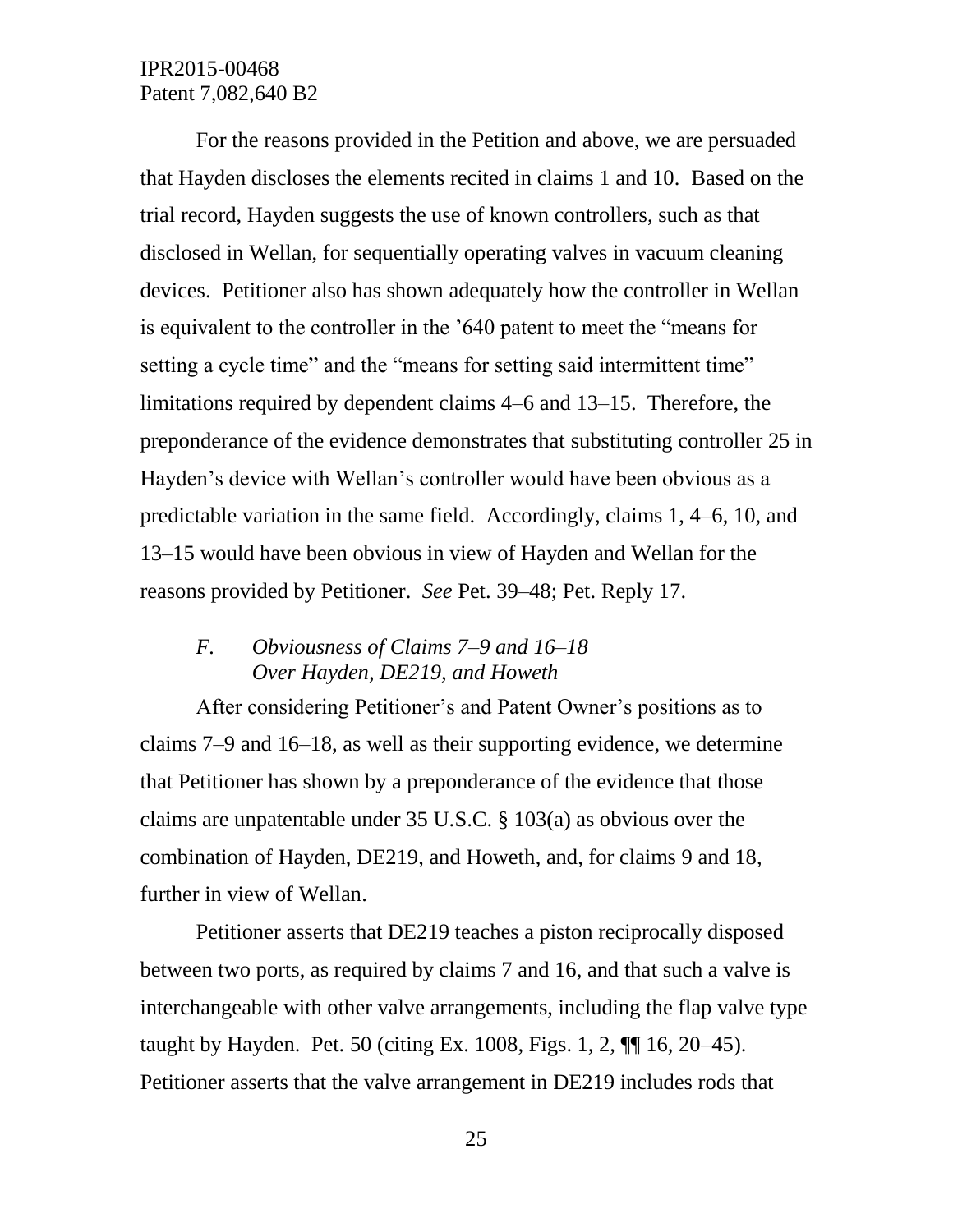move linearly back and forth under the control of electromagnets, as in a solenoid. *Id*. Petitioner asserts further that the recited "means biasing said piston" to simultaneously (1) close one of said two ports and (2) open another of said two ports, corresponds to a spring in the '640 patent. Petitioner asserts additionally that Howeth teaches such a spring in the context of an ambient air backflushed vacuum device. *Id*. at 51 (citing Ex. 1007, Figs. 9, 10, 13:39–16:37, 14:14). Regarding claims 8 and 17, which depend from claims 1 and 16, respectively, Petitioner asserts that the required "means for overcoming said bias" corresponds to a solenoid for each valve in the '640 patent, and that a solenoid is present in Hayden. *Id*. at 52.

Claims 9 and 18 depend from claims 8 and 17, respectively, and require "said bias overcoming means comprising at least two solenoids, one corresponding to each said valve, and means for energizing said solenoids to switch said valves to connect said filters to ambient air and for de-energizing said solenoids to switch said valves to connect said filters to said vacuum source." Petitioner cites portions of Hayden, which apply electricity to actuate its electrical solenoids, as corresponding to these claim limitations. *Id*. at 52–53. To the extent that the claims require an actual switch to actuate each solenoid, Petitioner further asserts that Wellan teaches that such switches for energizing and de-energizing solenoids would have been predictable and obvious in a vacuum device. *Id*. at 54 (citing Ex. 1004, Fig. 7; Ex. 1013 ¶¶ 25, 36–37).

Patent Owner asserts that Petitioner's obviousness challenges over the combination of Hayden, DE219, and Howeth (and further in view of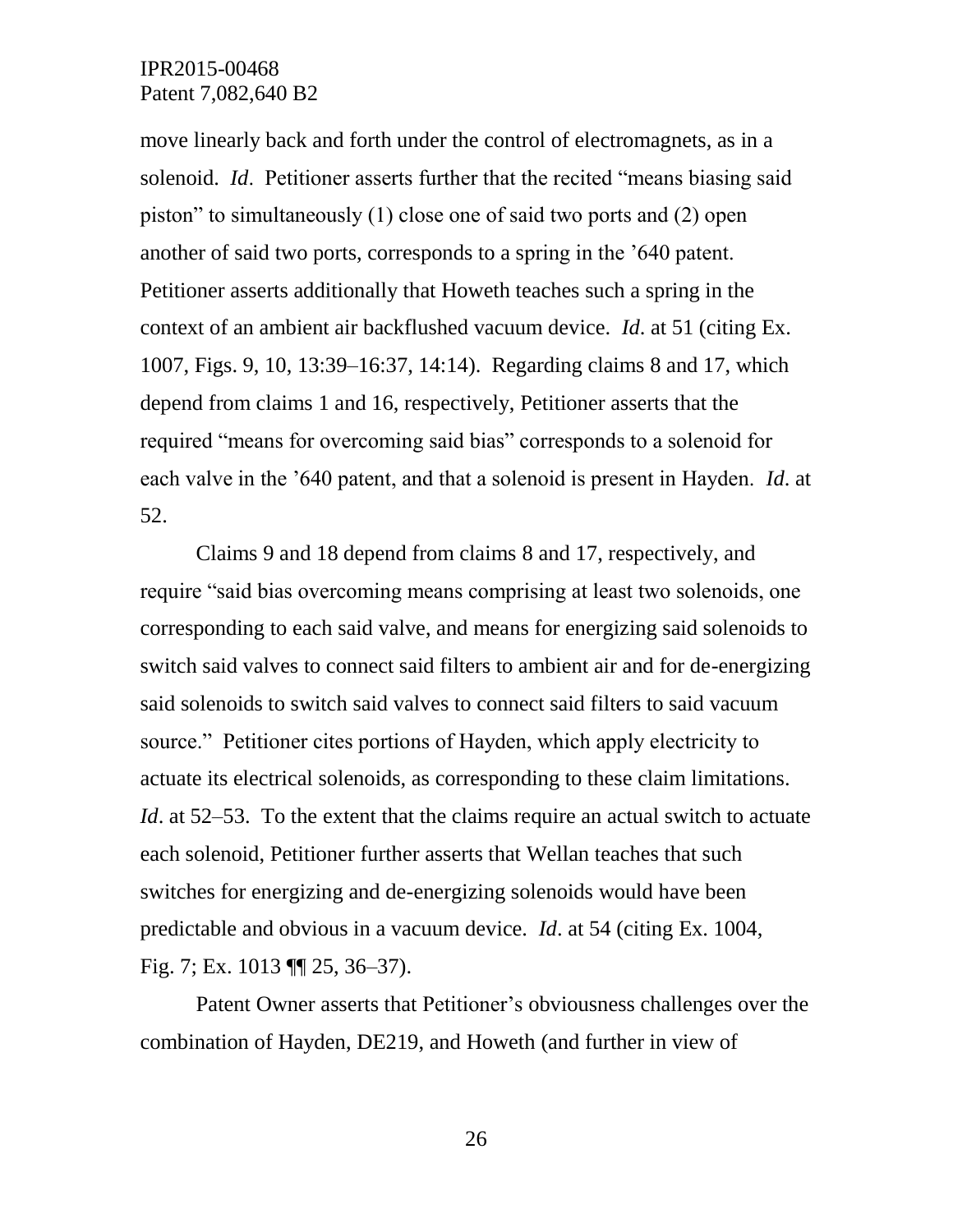Wellan) all are moot because Hayden does not disclose every element of claims 1 and 10 for the reasons discussed above. PO Resp. 31–32.

Based on the trial record, we are persuaded that the combination of DE219, Howeth, and Wellan teach the interchangeability with a flap valve of a piston reciprocally disposed between two ports, and the known, predictable use of a spring for biasing a piston and a switch for energizing and de-energizing an electrical solenoid. We also are persuaded that use of the combination of an alternate valve arrangement and alternate solenoid is nothing "more than the predictable use of prior art elements according to their established functions." *KSR Int'l Co. v. Teleflex Inc.*, 550 U.S. 398, 417 (2007). Therefore, for the reasons provided in the Petition and for the reasons articulated herein, claims 7–9 and 16–18 would have been obvious over Hayden, DE219, and Howeth. Pet. 49–54. For the same reasons, we also are persuaded that the preponderance of the evidence demonstrates that claims 9 and 18 would have been obvious over Hayden, DE219, and Howeth in further view of Wellan. *See id*. at 54.

#### *G. Obviousness of Claims 2, 3, 11, and 12 Over Hayden and Von Stackelberg*

With respect to the asserted obviousness over the combination of Hayden and von Stackelberg, we have reviewed the Petition, the Patent Owner Response, and Petitioner's Reply, as well as the relevant evidence discussed in each of those papers. We are persuaded that the preponderance of the evidence demonstrates that claims 2, 3, 11, and 12 would have been obvious over Hayden in view of von Stackelberg under § 103(a).

Petitioner asserts that von Stackelberg teaches a hose and conduit that directs air downward from an inlet port, as well as a baffle to modify air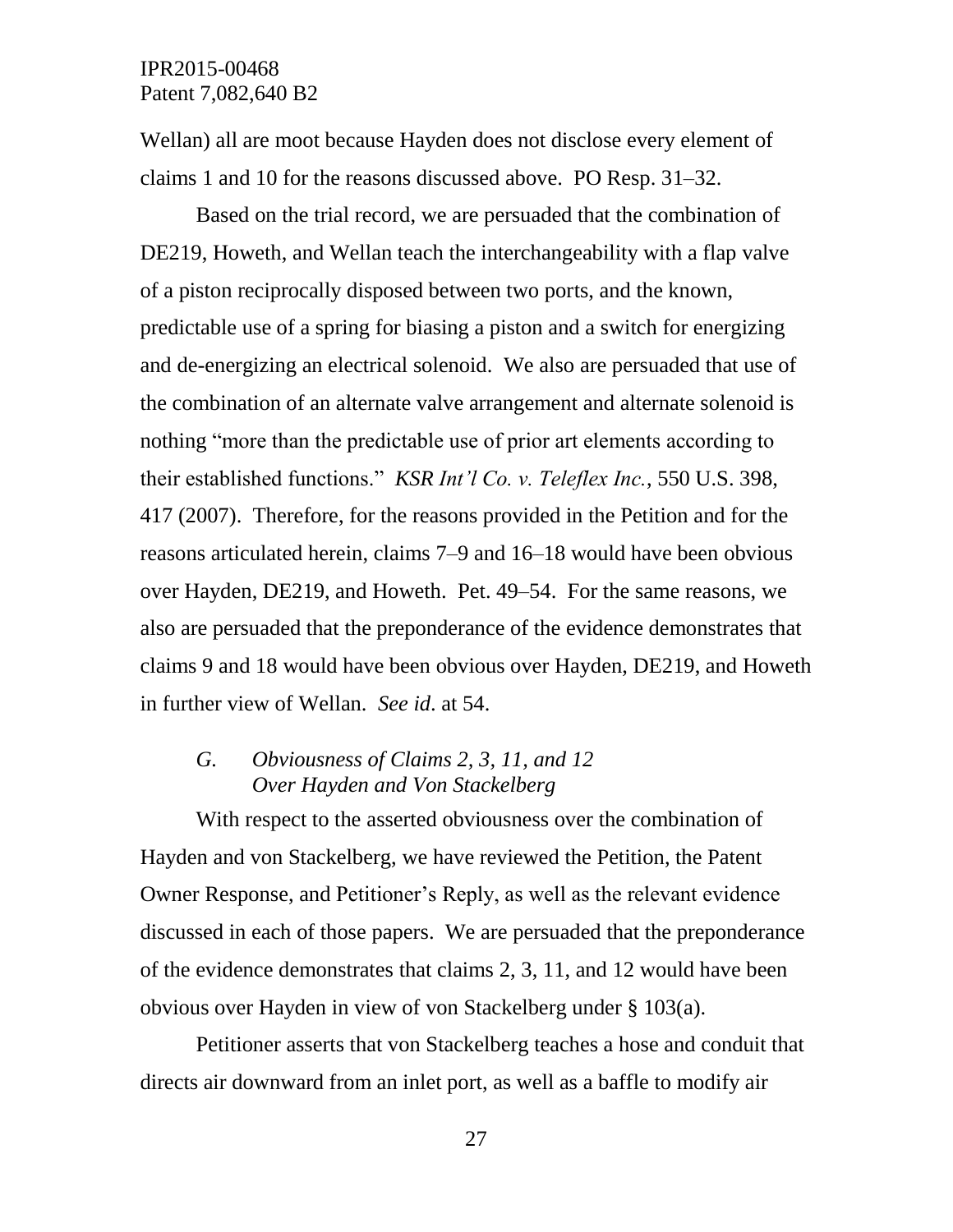flow "to prevent filters and outlets from becoming clogged from foreign particulates." Pet. 58 (citing Ex. 1010, Fig. 2, 4:35–54). Petitioner contends that one of ordinary skill in the art would have combined von Stackelberg's conduit and baffle with Hayden's canister, because the references teach "the benefits of preventing filters and outlets from becoming clogged from foreign particulates," and the proffered combination would "maximize the efficacy of the vacuum" and "minimize the debris on a vacuum's filter." *Id*. at 58–59. Petitioner further contends that the combination meets the requirements of dependent claims 2 and 11, which require a duct and baffle or equivalents thereof as the "means cooperable with said inlet port" (*id*. at 57–58; Ex. 1001, 8:22, 9:11), and also meets the requirements of dependent claims 3 and 12, which additionally recite that the inlet be positioned "below said filter and above a bottom of said cannister" (Pet. 59; Ex. 1001, 8:26–27, 9:15–16).

Patent Owner argues that the combination of Hayden and von Stackelberg is improper because the purpose of von Stackelberg's duct and baffle is "preventing filters and outlets from becoming clogged from foreign particles" whereas the purpose of Patent Owner's duct and baffle "is to allow particles backflushed from the filters 21, 22, 23 to settle to the bottom 24 of canister 10 so as to prevent recycling of the backflushed particles." PO Resp. 33. Patent Owner further argues that the combination of Hayden, in view of von Stackelberg, is improper because the inlet taught by von Stackelberg comes in from the top, not the side, such that it does not create an upper high velocity zone and a lower low velocity zone, and it also does not teach a filter. *Id*. at 34–35. Patent Owner also argues that Hayden requires shields; therefore the location and purpose of von Stackelberg's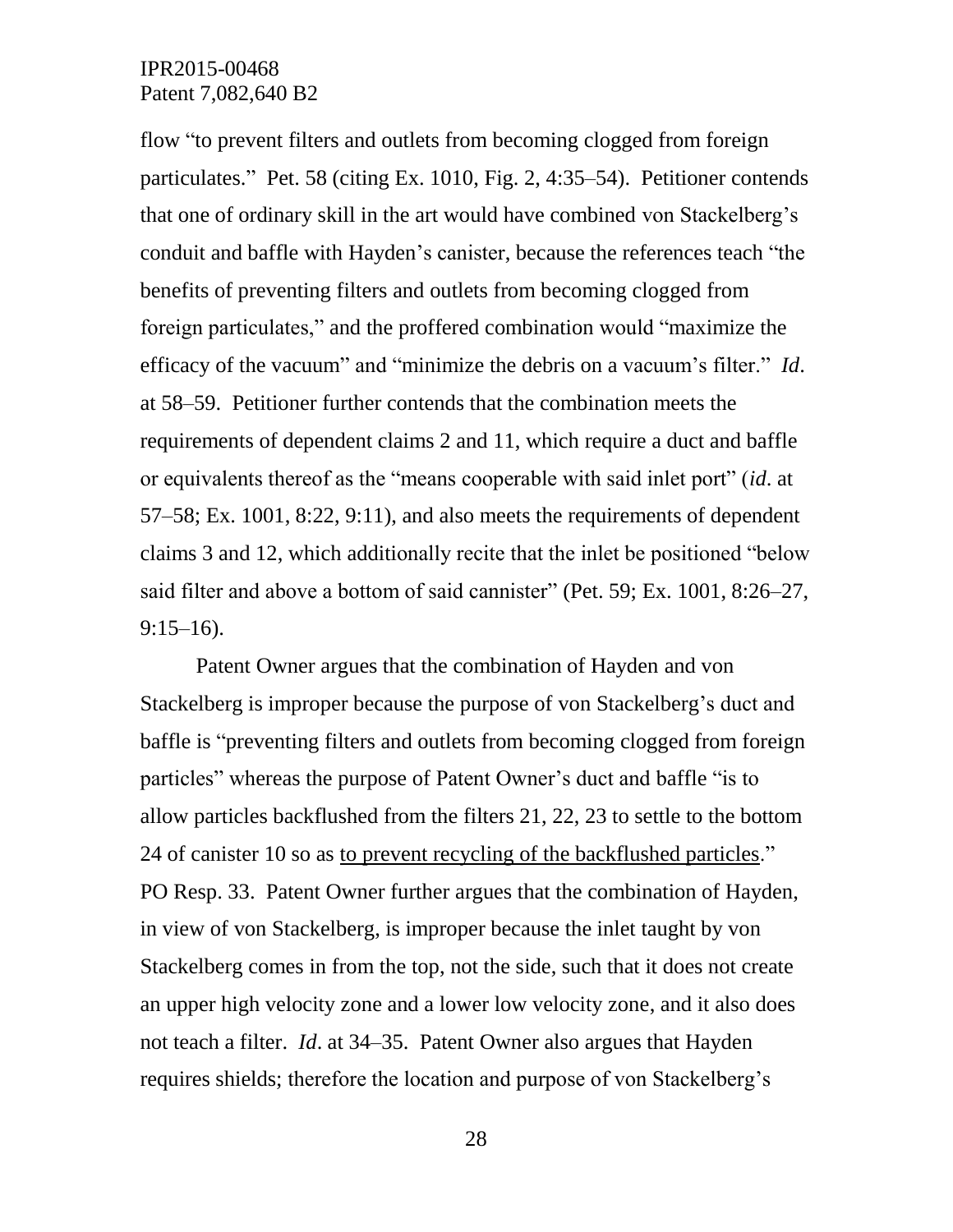structure would be "inconsistent with and destructive of the flow paths Hayden seeks to achieve." *Id.* at 34.

We are unpersuaded by Patent Owner's arguments, because the trial record establishes that the duct and baffle arrangement in both the combination and the challenged claims would allow particles to settle to the bottom of the canister and minimize entrainment of particles in an upper portion of the canister, where the air exits through the filters. *See* Pet. 58–59 (citing Ex. 1010, 4:35–65); Ex. 1010, 5:13–14 (providing "passage and release of debris into the drum"), 4:64–65 (inlet port "less likely to be blocked by bulky debris"); Ex. 1001, 4:52–53 ("the particles settle to the bottom of the cannister"); Ex. 1015 ¶¶ 14–16. In addition, Hayden teaches a dust collector having an inlet on the side and filters within a canister. *See* Pet. Reply 21–22; Ex. 1003, Fig. 1. Therefore, Petitioner has provided an adequate rationale for modifying the air inlet in Hayden's canister with von Stackelberg's duct and baffle structure. We also agree with Petitioner that Hayden's disclosure of shields is an optional preferred embodiment and does not preclude modification of the inlet port with von Stackelberg's duct and baffle. *See* Pet. Reply 20–21 (citing Ex. 1003, 2:20–25). As such, we find the combination is proper and that claims 2, 3, 11, and 12 would have been obvious over the combination of Hayden and von Stackelberg for the reasons provided by Petitioner and as discussed herein. *See* Pet. 20–21; Pet. Reply 17–24.

#### III. CONCLUSION

Petitioner has demonstrated by a preponderance of the evidence that (1) claims 1 and 10 are anticipated by Hayden; (2) claims 1, 4–6, 10, and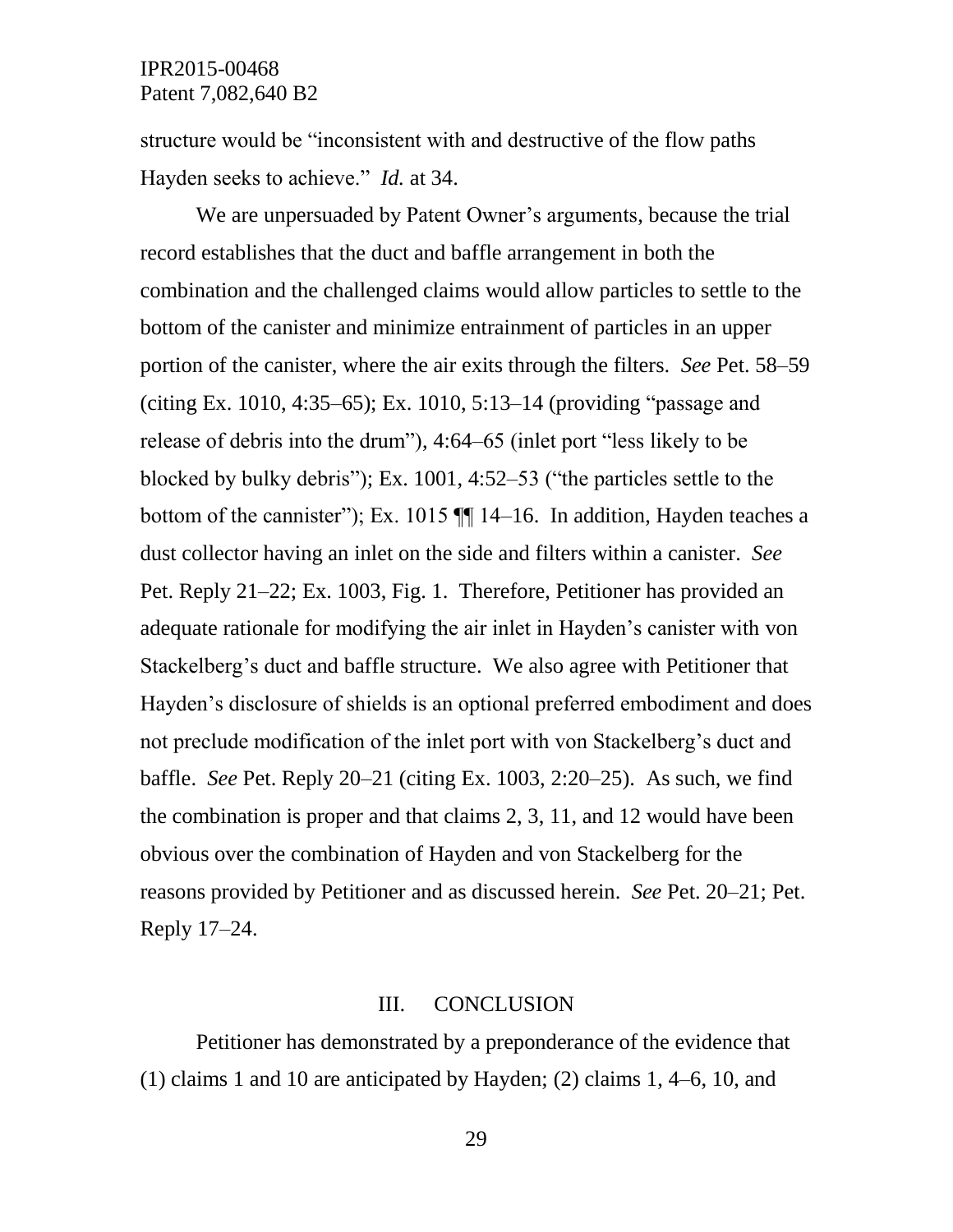13–15 would have been obvious over Hayden and Wellan; (3) claims 7–9 and 16–18 would have been obvious over Hayden, D219, and Howeth; (4) claims 9 and 18 would have been obvious over Hayden, D219, Howeth, and Wellan; and (5) claims 2, 3, 11, and 12 would have been obvious over Hayden and von Stackelberg.

This is a final written decision of the Board under 35 U.S.C. § 318(a). Parties to the proceeding seeking judicial review of this decision must comply with the notice and service requirements of 37 C.F.R. § 90.2.

#### IV. ORDER

Accordingly, it is hereby:

ORDERED that, as set forth in Section III above, claims 1–18 of the '640 patent have been shown to be unpatentable.

FURTHER ORDERED that the parties to the proceeding seeking judicial review of this Final Written Decision must comply with the notice and service requirements of 37 C.F.R. § 90.2.